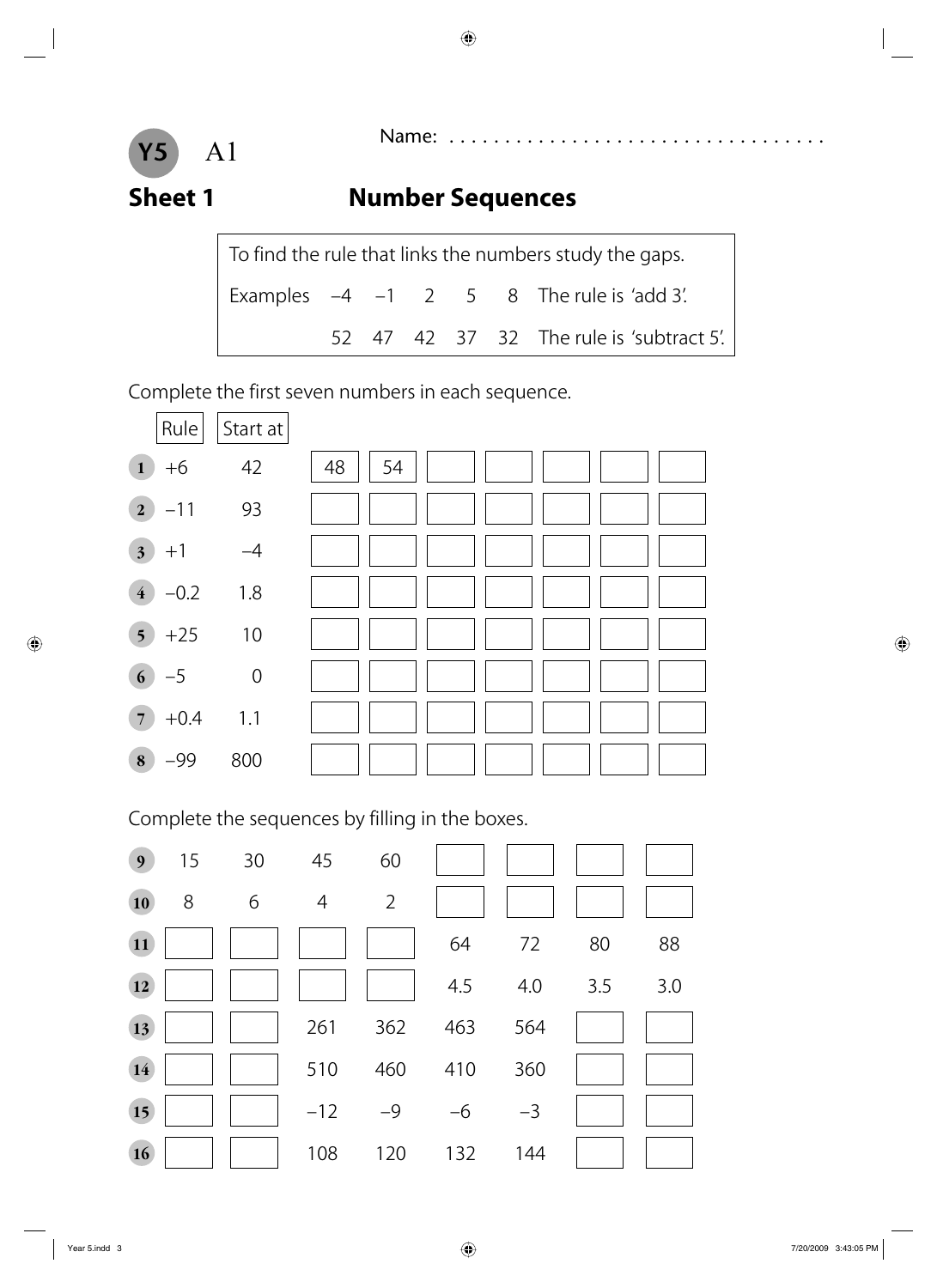

Name: . . . . . . . . . . . . . . . . . . . . . . . . . . . . . . . . . . A1

### **Sheet 2 Place Value**

|   | Example | 2 574 368 |          |         |  | The 2 has a value of 2000 000. |                               |
|---|---------|-----------|----------|---------|--|--------------------------------|-------------------------------|
|   |         |           |          |         |  |                                | The 5 has a value of 500 000. |
| M | HIh     | TTh.      | Th H T U |         |  |                                | The 7 has a value of 70 000.  |
|   |         | 5 7       |          | 4 3 6 8 |  |                                | The 4 has a value of 4 000.   |
|   |         |           |          |         |  |                                | The 3 has a value of 300.     |
|   |         |           |          |         |  |                                | The 6 has a value of 60.      |
|   |         |           |          |         |  |                                | The 8 has a value of 8.       |

Write the value of the underlined digit.

| $\mathbf{1}$     | 2861      | 0.800 | 11) | 3975          |  |
|------------------|-----------|-------|-----|---------------|--|
| $\boldsymbol{2}$ | 16 540    |       | 12  | 27 314        |  |
| $\boldsymbol{3}$ | 43 703    |       | 13  | 192 000       |  |
| $\overline{4}$   | 268 406   |       | 14  | 59 622        |  |
| $5\overline{)}$  | 4970      |       |     | 15 500 867    |  |
| 6                | 35Z 200   |       |     | 16 8418       |  |
| $\overline{7}$   | 85 600    |       | 17  | 1 200 000     |  |
| 8                | 2 168 000 |       | 18  | 36 594        |  |
| 9                | 479 632   |       | 19  | 5 3 7 1 0 0 0 |  |
| <b>10</b>        | 4 215 000 |       | 20  | 854 396       |  |

**21** Complete the addition square.

| Add      | 5000 | 70 000 | 600 | 400 000 |
|----------|------|--------|-----|---------|
| 179      |      |        |     |         |
| 826 000  |      |        |     |         |
| 18500    |      |        |     |         |
| 1300 000 |      |        |     |         |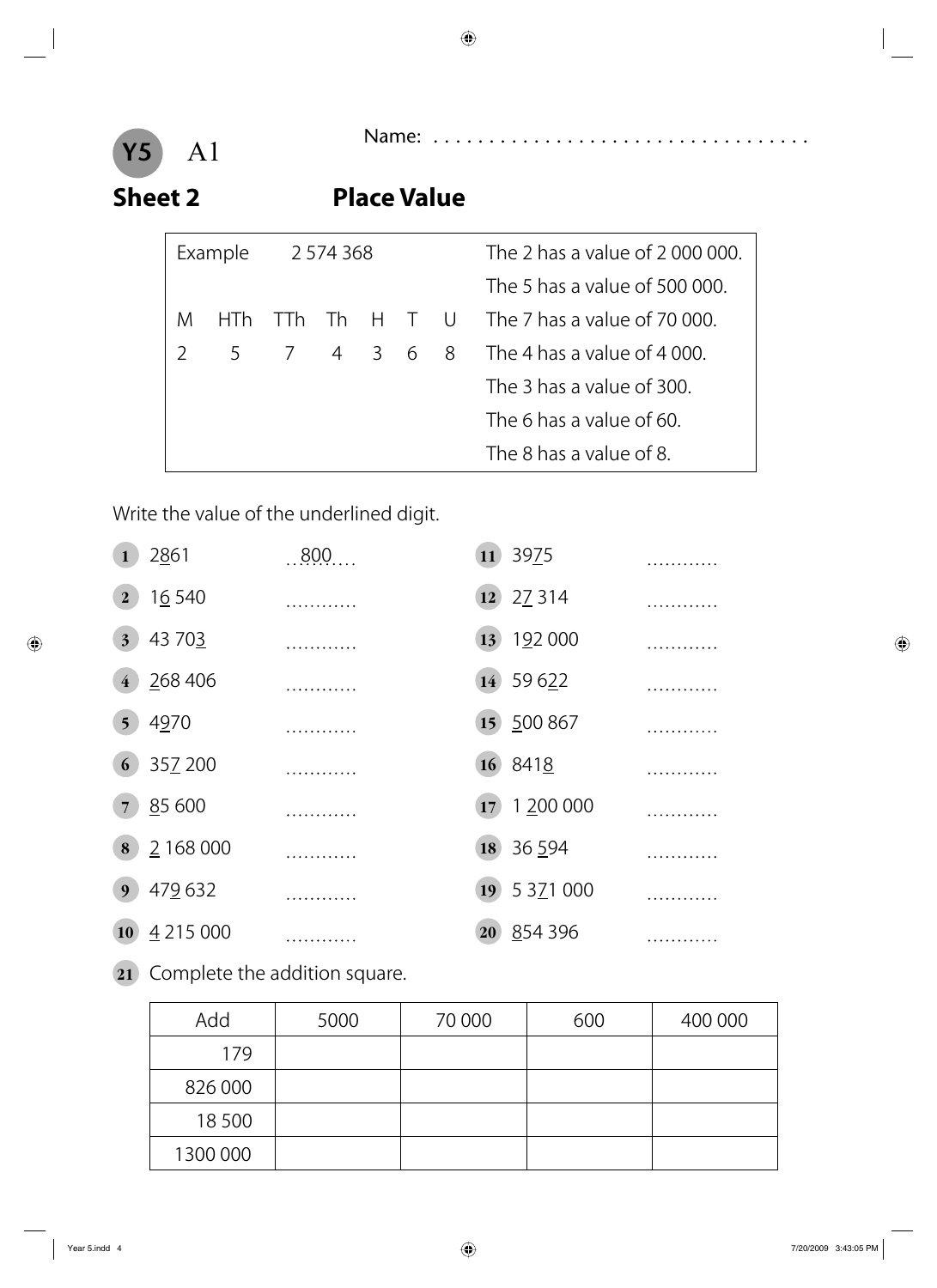

# Name: . . . . . . . . . . . . . . . . . . . . . . . . . . . . . . . . . . A1

### **Sheet 3 Mental Strategies**

Work out, using an appropriate strategy.

| $\mathbf{1}$    | $305 - 198$           | . |                 | 21 $65 \times 3$     | . |
|-----------------|-----------------------|---|-----------------|----------------------|---|
| 2 <sup>1</sup>  | $801 - 493$           | . |                 | $22 \ 24 \times 6$   | . |
| $3^{\circ}$     | $406 - 188$           | . |                 | $(23) 87 \times 5$   | . |
| $\overline{4}$  | $3000 - 1995$         | . |                 | $(24)$ 53 $\times$ 9 | . |
| 5 <sup>5</sup>  | $7002 - 6899$         | . |                 | $(25)$ 39 $\times$ 7 | . |
| 6               | $143 + 54$            | . |                 | $(26) 50 \times 60$  | . |
| $\overline{7}$  | $465 + 29$            | . | 27)             | $20 \times 600$      | . |
| 8               | $538 + 46$            | . | 28              | $80 \times 30$       | . |
| 9 <sup>°</sup>  | $794 - 78$            | . | 29 <sup>°</sup> | $40 \times 700$      | . |
| 10 <sup>1</sup> | $326 - 43$            | . |                 | 30 $30 \times 90$    | . |
| $\overline{11}$ | $805 + 61$            | . |                 | 31 $21 \times 19$    | . |
| 12)             | $424 - 39$            | . | 32              | $24 \times 21$       | . |
|                 |                       |   |                 |                      |   |
|                 | $13\ 676 + 99$        | . | 33)             | $18 \times 19$       | . |
|                 | $14$ 6100 - 1998      |   | 34              | $16 \times 21$       |   |
|                 | $15$ 3812 + 4006      |   |                 | 35 $23 \times 19$    |   |
|                 | $16$ 25 + 26          |   |                 | 36 $34 \times 9$     |   |
|                 | $(17)$ 44 + 45        |   | 37)             | $16 \times 8$        |   |
|                 | $18\overline{)}35+37$ |   | 38              | $52 \times 12$       |   |
| <b>19</b>       | $46 + 47$             |   | 39 <sup>°</sup> | $144 \div 8$         |   |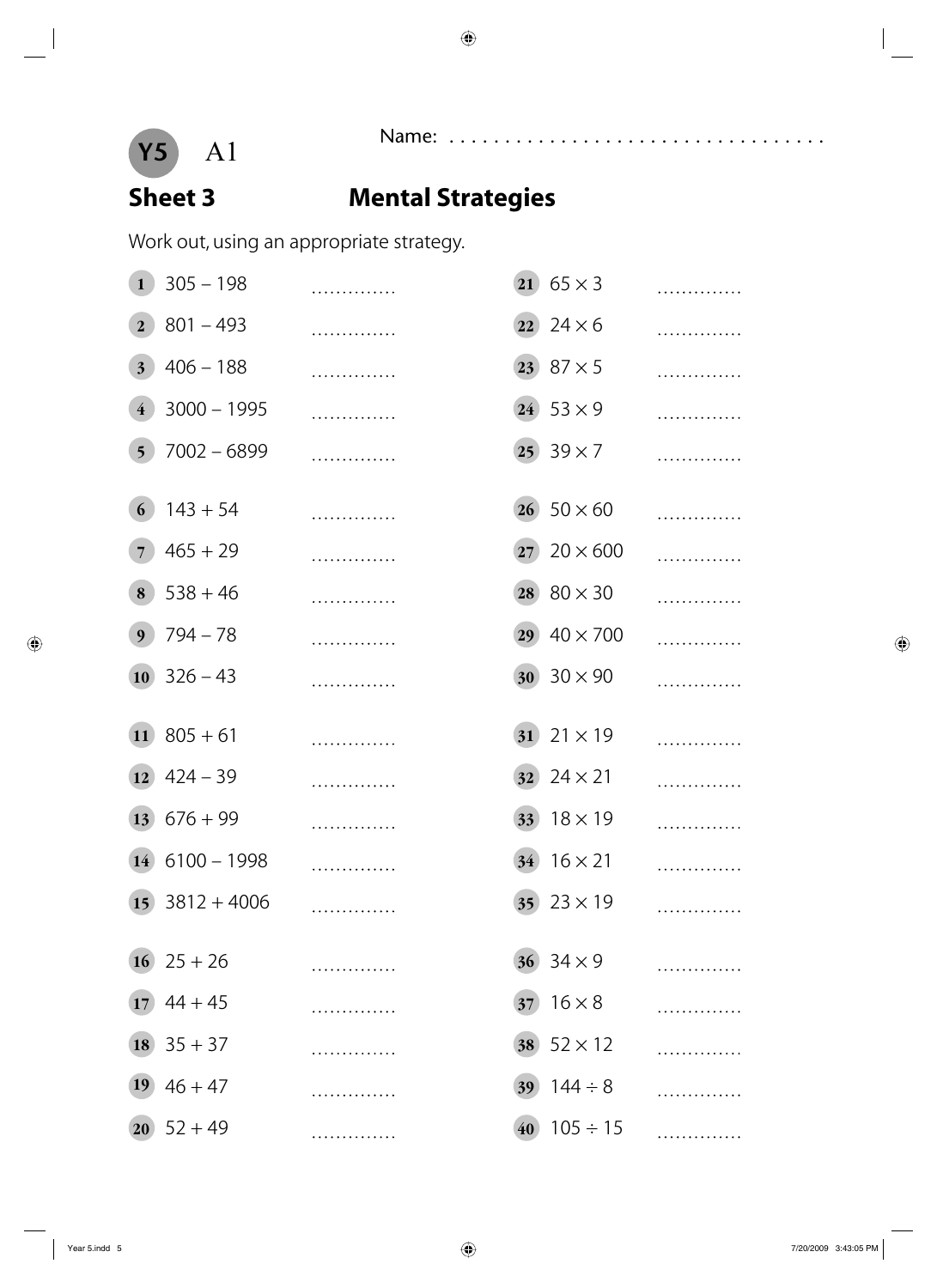

 $\Gamma$ 

# Name: . . . . . . . . . . . . . . . . . . . . . . . . . . . . . . . . . . A1

### **Sheet 4 Written Method (+/–)**

| Examples<br>457<br>$+928$<br>1385 | $\overset{8}{9} \overset{12}{2}$<br>$-38$ |
|-----------------------------------|-------------------------------------------|
|-----------------------------------|-------------------------------------------|

### Work out

| $\mathbf{1}$            | 293<br>$+$ 154    | $\overline{7}$<br>537<br>$+ 518$  | 13<br>51<br>$-25$ | 19<br>72<br>$-\frac{57}{2}$                |
|-------------------------|-------------------|-----------------------------------|-------------------|--------------------------------------------|
| 2 <sup>1</sup>          | 368<br>$+ 225$    | $\bf{8}$<br>768<br>$+ 429$        | 14<br>74<br>$-49$ | 20<br>41<br>$-\underline{19}$              |
| $\overline{\mathbf{3}}$ | 457<br>$+ 162$    | 9 <sup>1</sup><br>954<br>$+ 283$  | 15<br>90<br>$-53$ | 21<br>85<br>$-46$                          |
| $\overline{4}$          | 524<br>$+ 398$    | 10<br>648<br>$+ 365$              | 16746<br>$-27$    | $\overline{22}$<br>53<br>$-\underline{3}7$ |
| 5 <sup>5</sup>          | 625<br>$+$ 156    | $\overline{11}$<br>982<br>$+ 447$ | 17<br>83<br>$-39$ | 60<br>23<br>$-22$                          |
| 6 <sup>1</sup>          | 573<br>244<br>$+$ | 873<br>12<br>$+ 259$              | 18<br>62<br>$-34$ | 94<br>24<br>$-68$                          |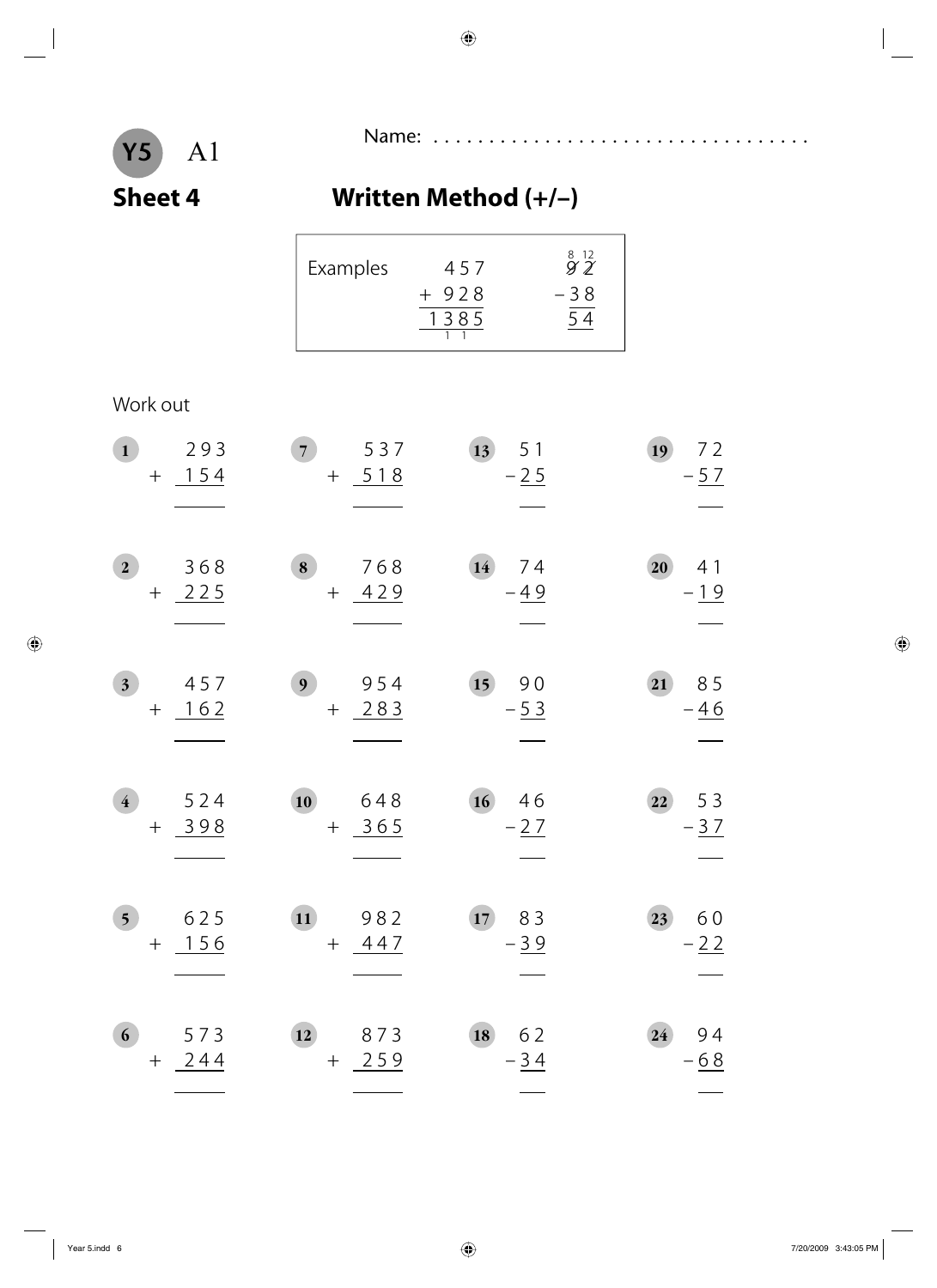

### Name: . . . . . . . . . . . . . . . . . . . . . . . . . . . . . . . . . . B1

### **Sheet 5 Classifying Numbers**

|              |                                                                |                                               | multiples of 2 | not multiples of 2 |
|--------------|----------------------------------------------------------------|-----------------------------------------------|----------------|--------------------|
| 25 to 50.    | Use the Carroll diagram<br>to sort the numbers                 | multiples<br>of 5<br>not<br>multiples<br>of 5 |                |                    |
| $\mathbf{2}$ | Which numbers in your diagram are common multiples of 2 and 5? |                                               |                |                    |
|              |                                                                |                                               |                |                    |

**3** Use the Venn diagram to sort these numbers.

> 6 8 10 12 15 16 19 20 21 24

> 25 29 32 36 38

. . . . . . . . . . . . . . . . . . . . . . . . . .



**4** Which numbers in your diagram are common multiples of 3 and 4?

|                          | multiples of 2 not multiples of 2 |
|--------------------------|-----------------------------------|
| multiples<br>of 3        |                                   |
| not<br>multiples<br>of 3 |                                   |

**5** Use the Carroll diagram to sort the numbers below 100 which have a digit of 3. 3 13 23 30 31 32 33 34 35 36 37 38 39

43 53 63 73 83 93

**6** Which numbers below 100 with a digit of 3 are common multiples of 2 and 3?

. . . . . . . . . . . . . . . . . . . . . . . . . .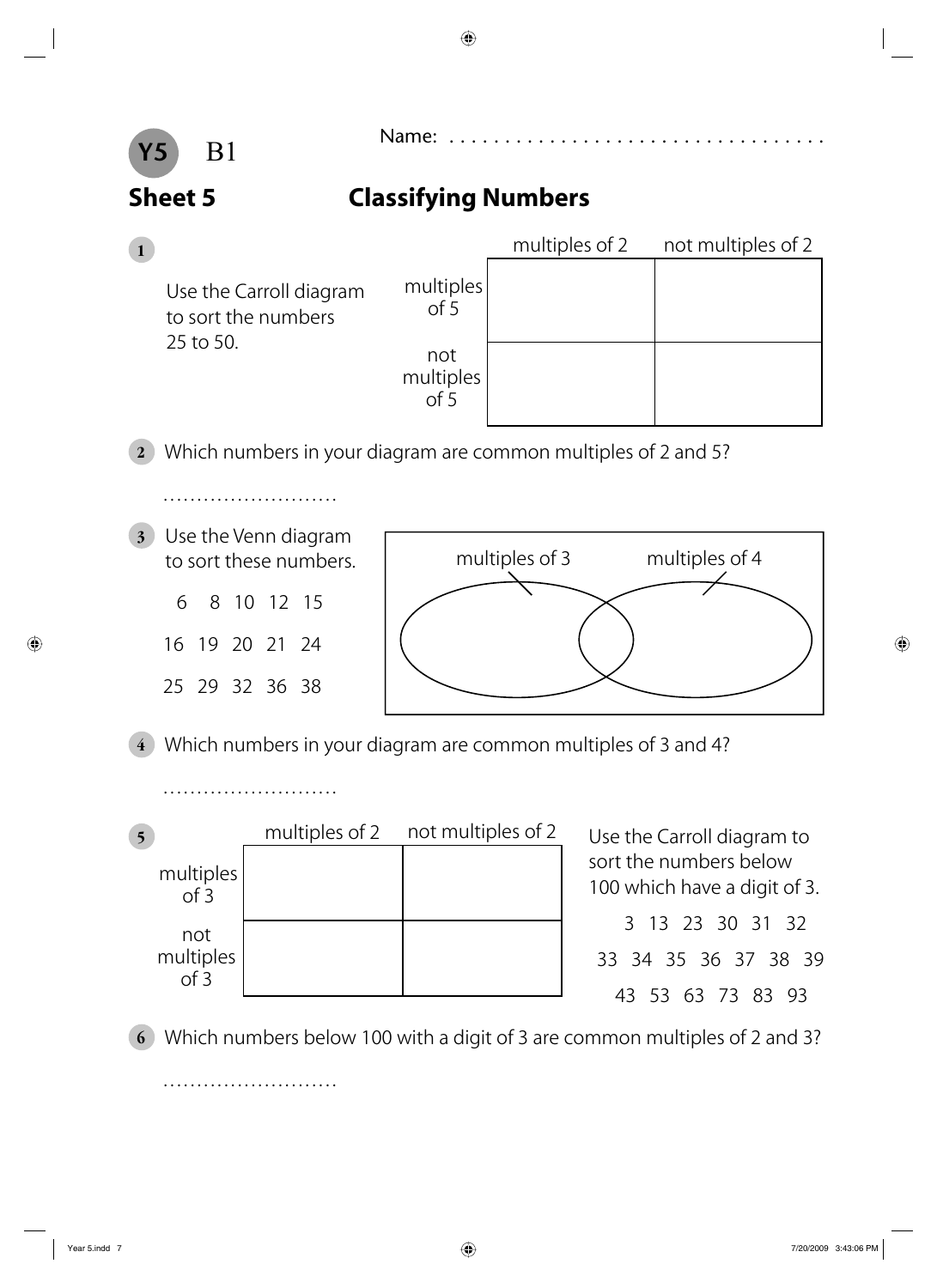# **Sheet 6 Using Multiplication Facts**

Complete the multiplication square.

| $\times$       | $\overline{4}$ | $10\,$ | $\overline{7}$ | $\mathbf{3}$ | $8\,$ | $\overline{2}$ | $\sqrt{5}$ | $\mathsf 9$ | $\sqrt{6}$ |
|----------------|----------------|--------|----------------|--------------|-------|----------------|------------|-------------|------------|
| $\overline{2}$ |                |        |                |              |       |                |            |             |            |
| 5              |                |        |                |              |       |                |            |             |            |
| 9              |                |        |                |              |       |                |            |             |            |
| $10$           |                |        |                |              |       |                |            |             |            |
| $\mathsf{3}$   |                |        |                |              |       |                |            |             |            |
| $\overline{7}$ |                |        |                |              |       |                |            |             |            |
| $\overline{6}$ |                |        |                |              |       |                |            |             |            |
| $\overline{4}$ |                |        |                |              |       |                |            |             |            |
| 8              |                |        |                |              |       |                |            |             |            |

Complete by writing the missing number in the box.

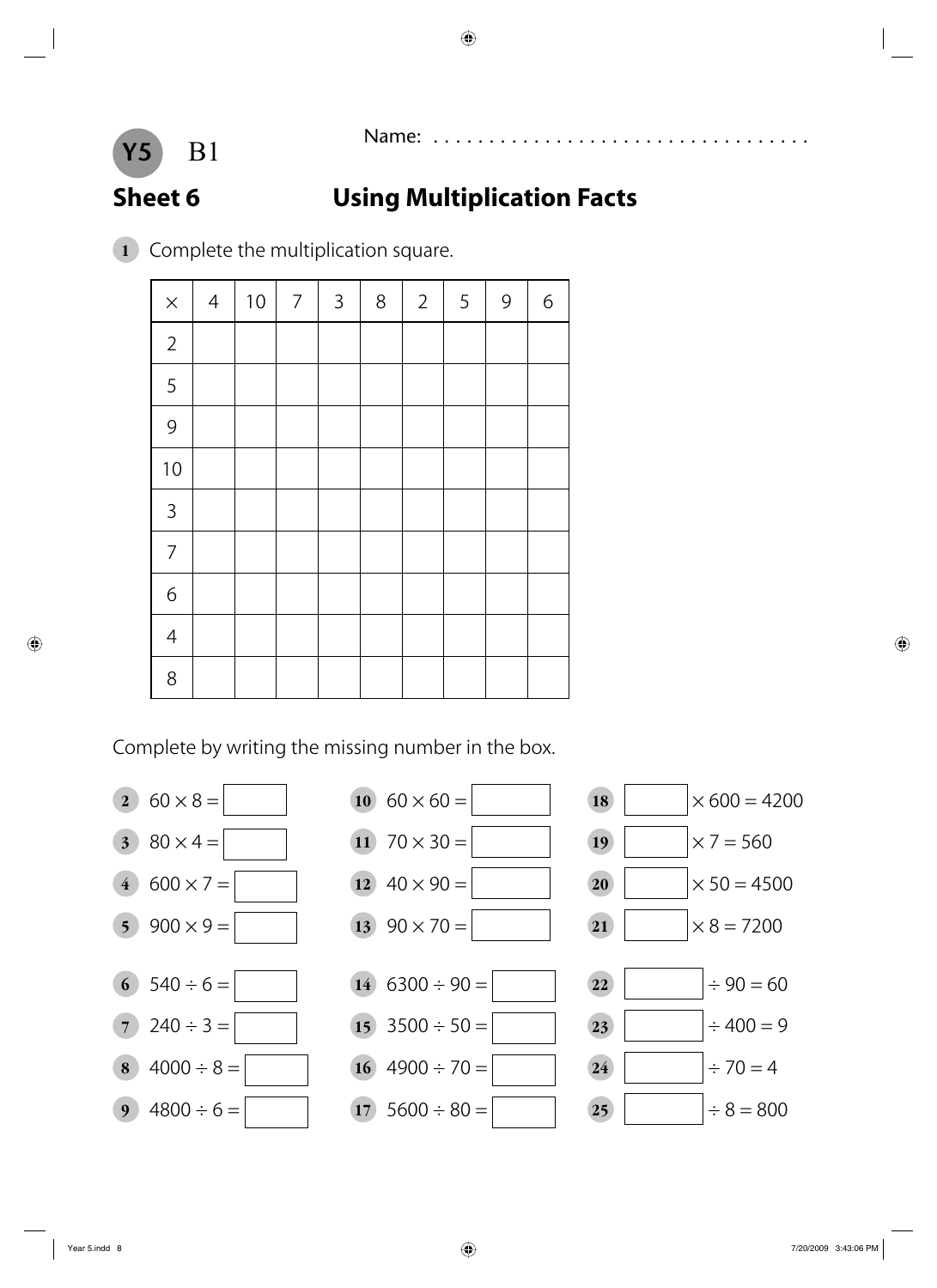

Name: .....................<br>B1

### **Sheet 7 Using Rounding**

Round these numbers to the nearest:





Approximate by rounding to the nearest 10.



Circle the correct answer. Work out to check. Show your working.

| $31 \quad 3534 + 2658$ |                                                             |  | $: 32 \, 843 - 367$ |  |
|------------------------|-------------------------------------------------------------|--|---------------------|--|
|                        | 6182 Show your working. $\therefore$ 376 Show your working. |  |                     |  |
| 6192                   |                                                             |  | 386                 |  |
| 6282                   |                                                             |  | $\frac{1}{2}$ 476   |  |
| 6292                   |                                                             |  | 486                 |  |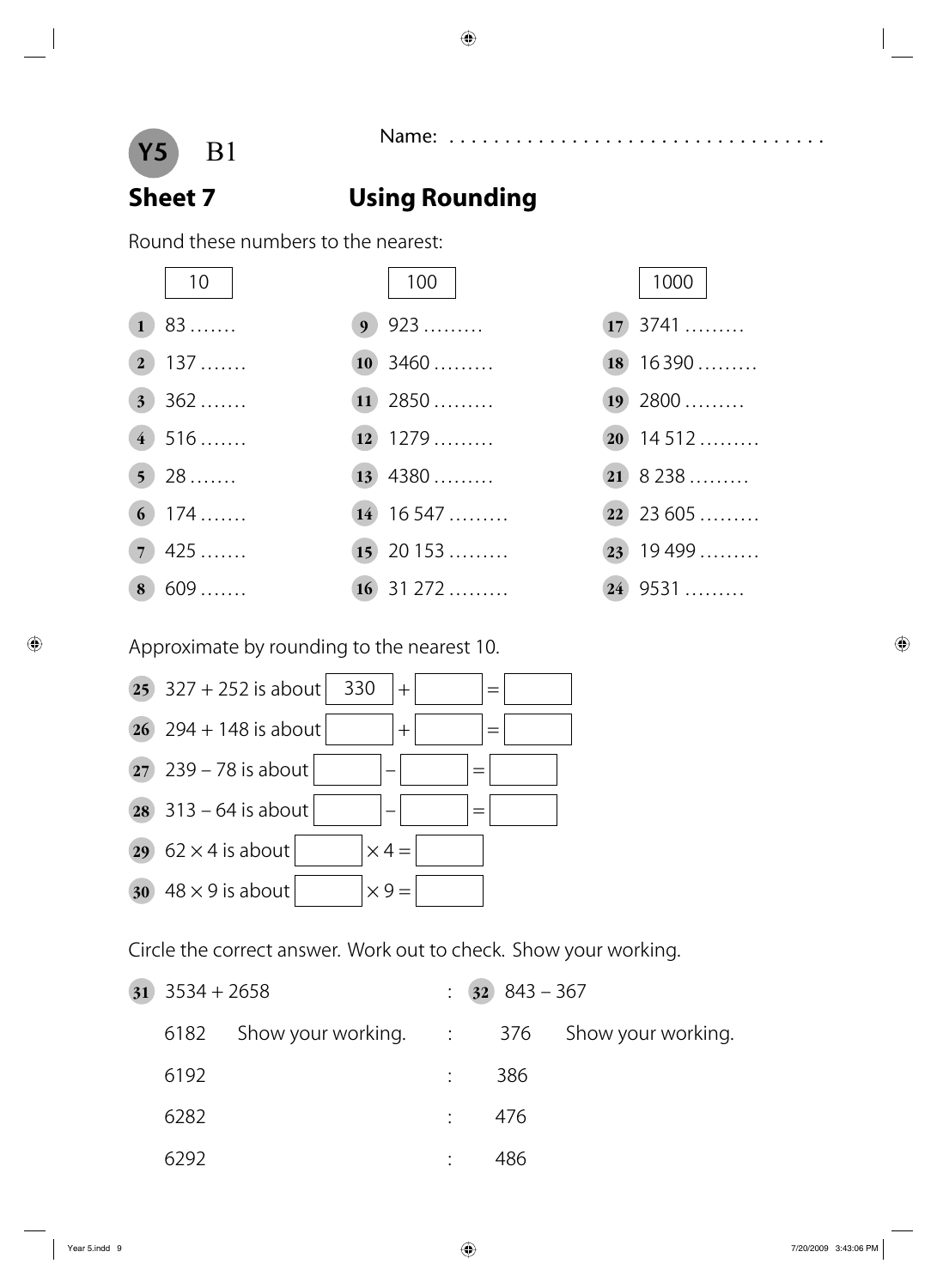

### Name: . . . . . . . . . . . . . . . . . . . . . . . . . . . . . . . . . . B1

### **Sheet 8 Diagonals and Quadrilaterals**

For each quadrilateral predict whether the diagonals:

- a) are / are not of equal length
- b) bisect / do not bisect each other
- c) are / are not perpendicular.



**7** Now draw on the diagonals. Put a tick in the box if your predictions are correct.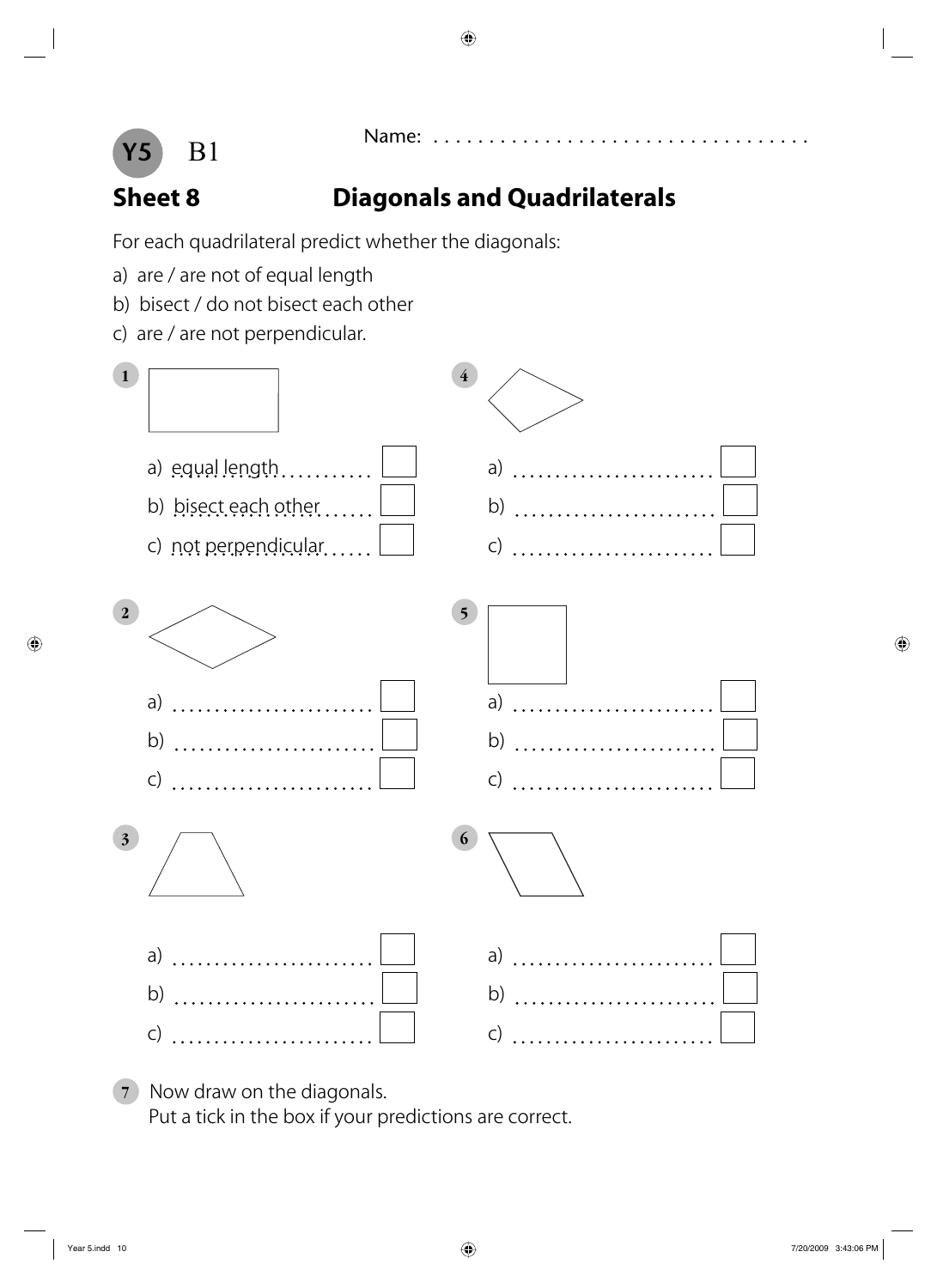

### **Sheet 9 Metric Units of Weight**

| Examples | 1000 g = 1 kg   | $3500$ g = 3.5 kg |
|----------|-----------------|-------------------|
|          | $6000$ g = 6 kg | $2600$ g = 2.6 kg |

### Write the missing number in the box.



Write each measurement in the box.

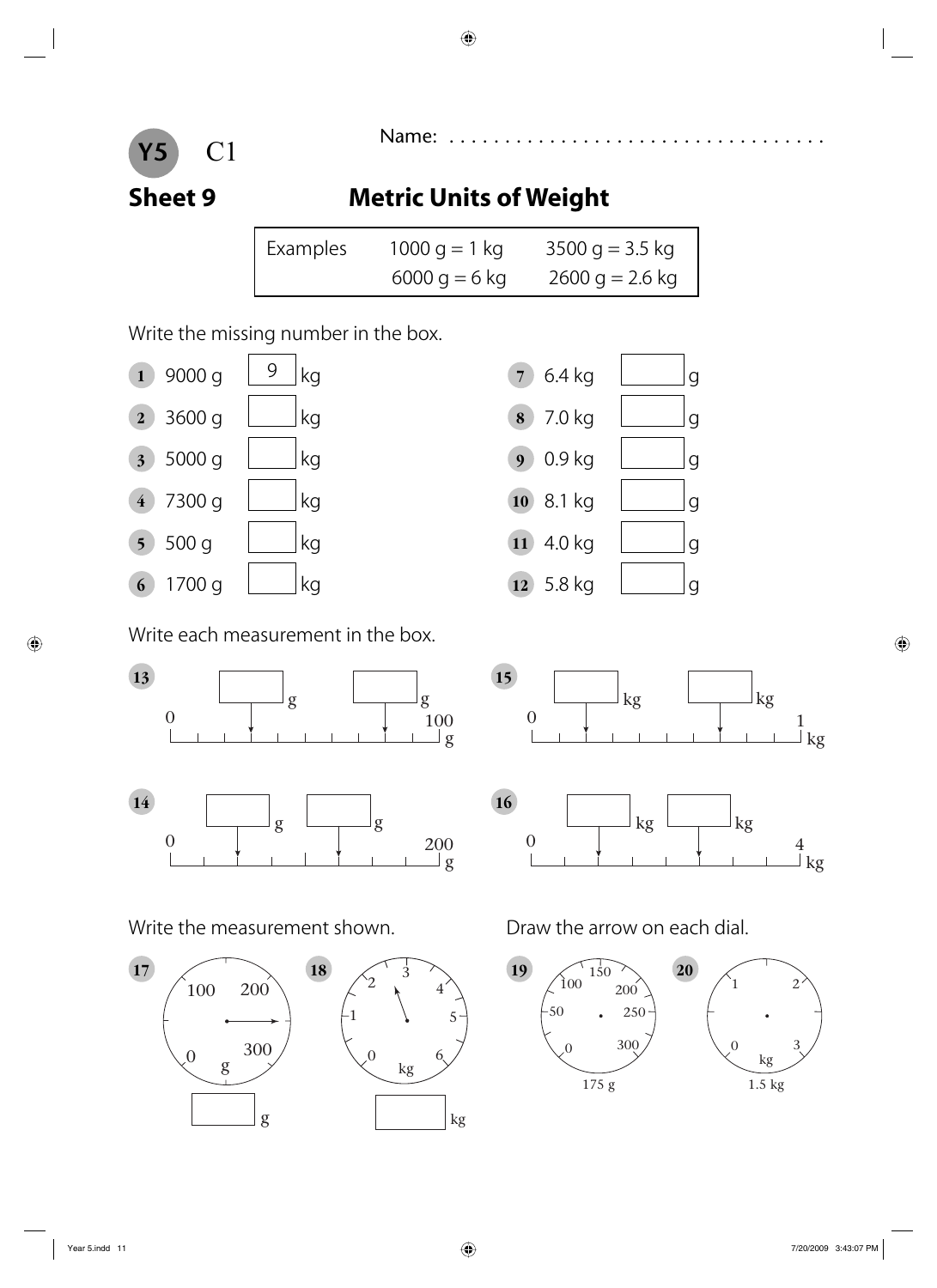

### **Sheet 10 Bar Charts**

The children in Class 5 recorded how many portions of fruit and vegetables they ate for 2 weeks. These are the results for six of the children.



Complete the sentences.

- **1** . . . . . . . . . . ate the most portions.
- **2** . . . . . . . . . . ate the least portions.
- **3** Ralph ate portions.
- **4** . . . . . . . . . . ate 65 portions.
- **5** Wanda ate more portions than Liam.
- **6** Judy ate **fewer** portions than Nicky.
- **7** Ali and Ralph ate portions altogether.
- **8** ........... averaged exactly five portions per day.

**9** One group of children investigated the lengths of the surnames of the children in Year 5. They found that the 60 children had the following numbers of letters in their names.

| რ.              |     | 5 10 7 8 5 6 9 6 5 |                 |    |               |                |           |     |  |
|-----------------|-----|--------------------|-----------------|----|---------------|----------------|-----------|-----|--|
| $7\overline{ }$ | 8.  | 6                  |                 | 59 |               |                | 6 8 7 5 6 |     |  |
| 5               | 6 - | 9                  | $7\overline{ }$ |    | 6 8           |                | 6 5 8 6   |     |  |
| 8.              | 5   | 5                  |                 |    | 6 10 7        | 5 <sup>7</sup> | 9         | 6 8 |  |
| 6.              | 5 7 |                    |                 |    | 9 5 8         | 8              | 6         | 97  |  |
| 1()             | 68  |                    |                 |    | 5 8 6 9 5 7 6 |                |           |     |  |

Complete the tally chart to show the information.

| No. of  | Tally              | Total |
|---------|--------------------|-------|
| letters |                    |       |
| 5       | JИÍ<br>$\parallel$ |       |
| 6       |                    |       |
|         |                    |       |
| 8       |                    |       |
| 9       |                    |       |
| 10      |                    |       |

### Complete the bar chart.

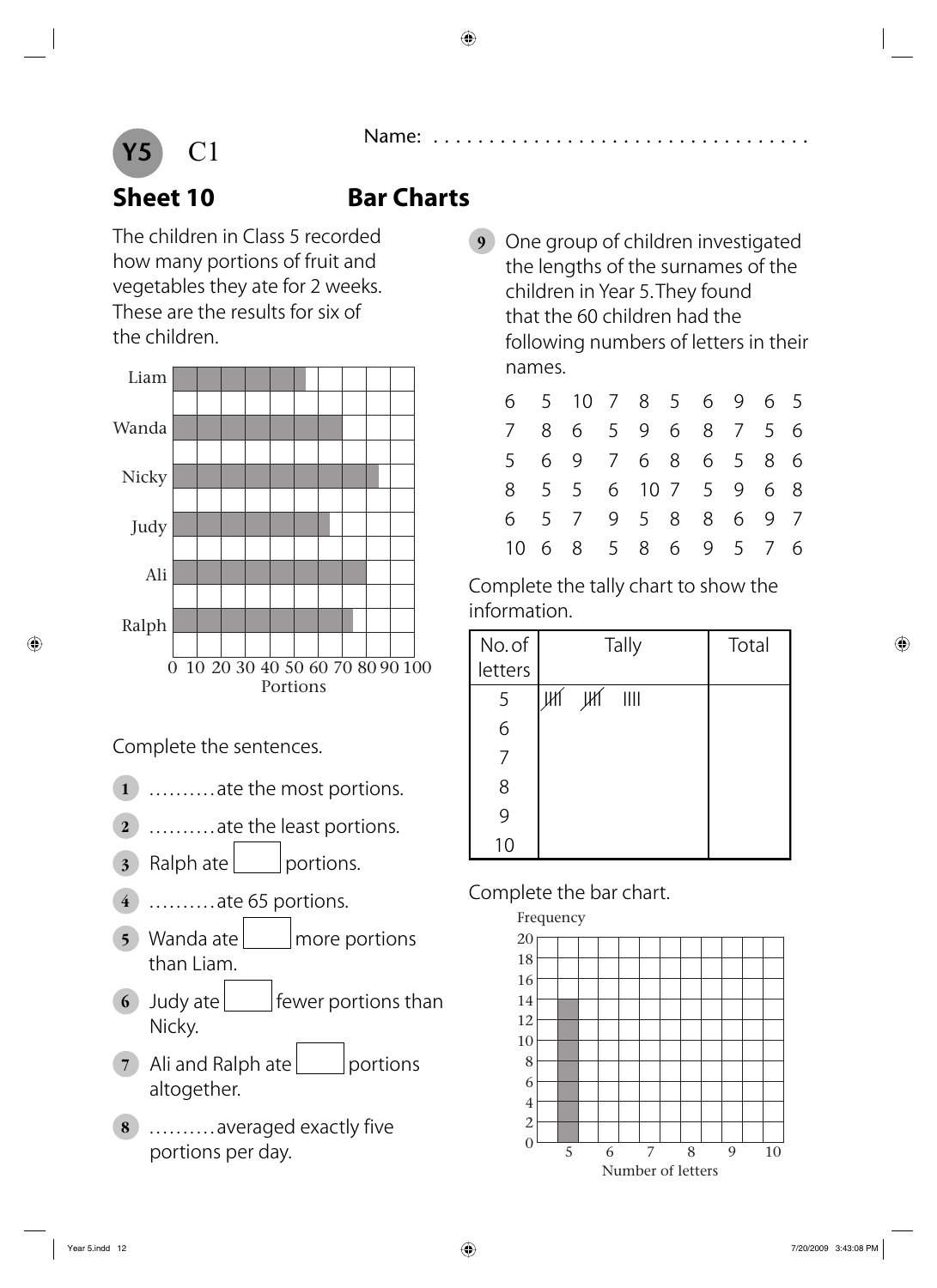

### **Sheet 11 Pictograms**

One group of children in Class 5 recorded the number of apples they ate in two weeks. These are the results.

- Cindy 9999999 99999 Amir 99999999 Kiera 99999 Joe 99999999 Lorna Max 6669
	- $\phi$  represents 2 apples

Complete the sentences.

- **1** . . . . . . . . . . . . . . . ate the most apples.
- **2** . . . . . . . . . . . . . . . ate the least.
- **3** Nine apples were eaten by . . . . . . . . . . . . . . .
- 4 Kiera ate | apples.
- **5** Cindy ate more apples than Amir.
- **6** Joe ate fewer apples than Cindy.
- **7** Max and Lorna ate apples altogether between then.
- **8** Altogether apples were eaten by the six children in the two weeks.
- **9** Leat about about apples in two weeks.
- **10** My favourite fruit is ................
- **11** Another group of children investigated the weight of tomatoes. These are the weights in grams of 60 tomatoes.
	- 30 40 35 50 30 35 50 40 40 30 40 45 25 35 50 40 45 30 35 45 35 30 40 35 45 30 40 35 50 25 40 35 30 50 25 40 45 40 30 35 25 50 40 30 35 45 30 35 45 40 40 45 35 35 40 30 45 25 40 35

Complete the tally chart.

| Weight          | Tally | Total |
|-----------------|-------|-------|
| 25 <sub>g</sub> |       | 5     |
| 30 <sub>g</sub> |       |       |
| 35g             |       |       |
| 40 g            |       |       |
| 45 <sub>g</sub> |       |       |
| 50<br>$\alpha$  |       |       |

Complete the pictogram. Weight

- $25 g$   $\circledcirc \circledcirc g$
- 30 g
- 35 g
- 40 g
- 45 g
- 50 g

 $\infty$  represents 2 tomatoes

Which weight is the mode?  $|q|$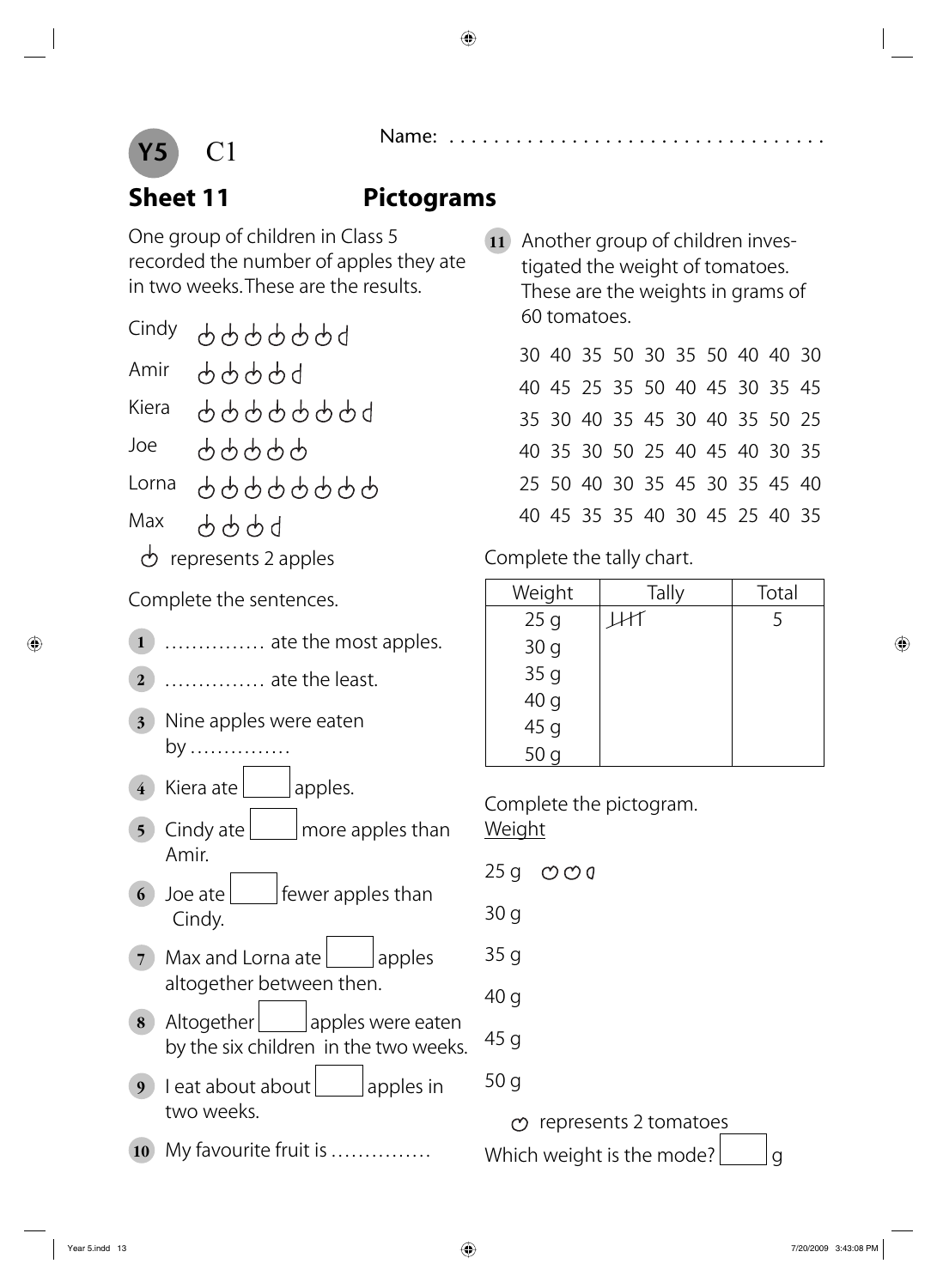

| <b>Examples</b> $10 \text{ mm} = 1 \text{ cm}$ $100 \text{ cm} = 1 \text{ m}$ $1000 \text{ m} = 1 \text{ km}$ |                                                                  |
|---------------------------------------------------------------------------------------------------------------|------------------------------------------------------------------|
| $5 \text{ mm} = 0.5 \text{ cm}$ $20 \text{ cm} = 0.2 \text{ m}$ $700 \text{ m} = 0.7 \text{ km}$              |                                                                  |
|                                                                                                               | $68 \text{ mm} = 6.8 \text{ cm}$ 240 cm = 2.4 m 4520 m = 4.52 km |

Write the missing number in the box.



**13** Write each measurement in the box to the nearest millimetre.



**14** Measure the sides to the nearest millimetre. Work out the perimeter.

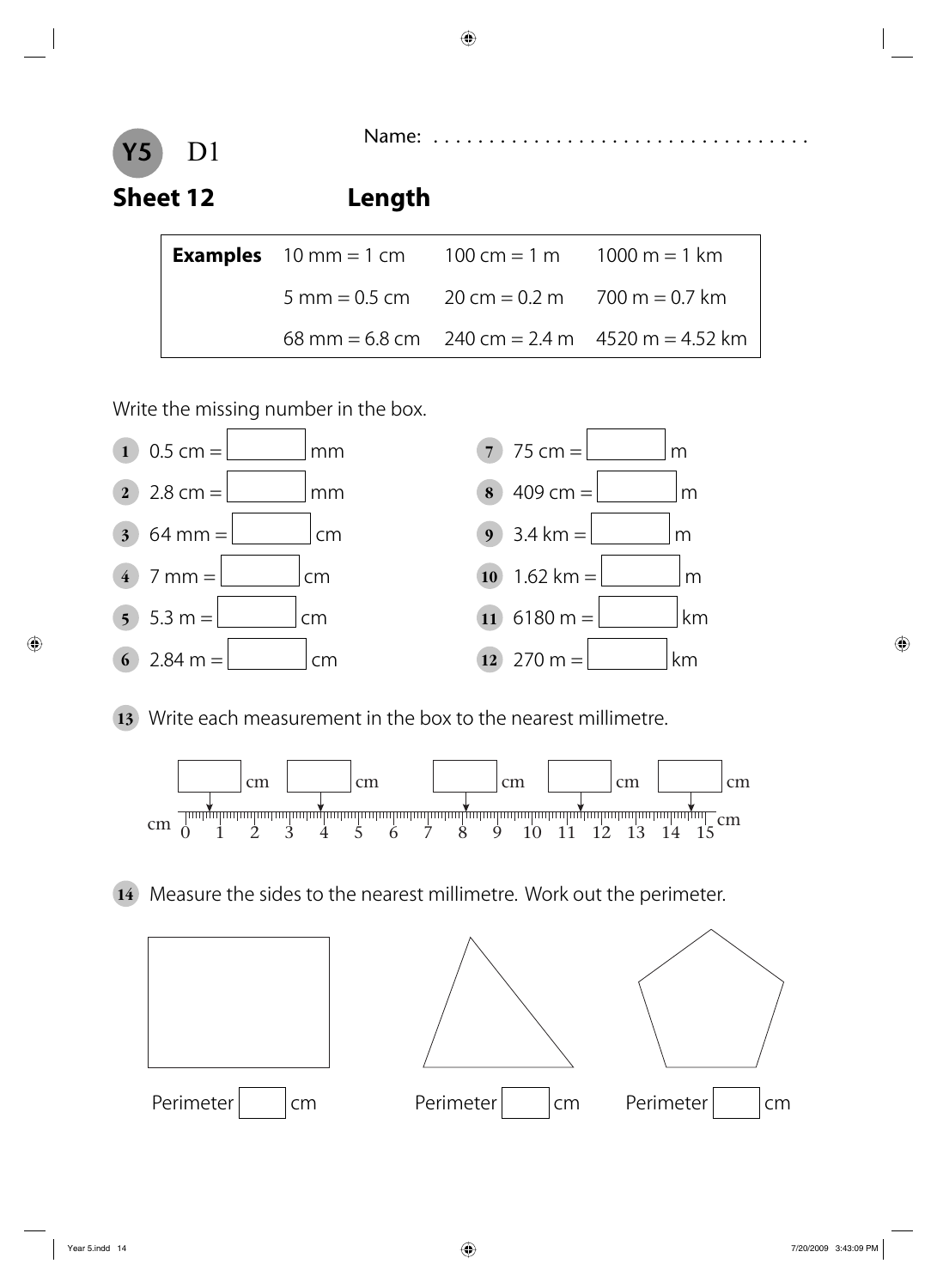

5.9 cm

3.2 cm



### **Sheet 13 Constructing Shapes**

Use a set square and a ruler.

Construct each shape. Measure the length of the diagonal to the nearest millimetre. Write the length neatly by the diagonal.

| a square, sides 3.4 cm                      | a square, sides 4.3 cm               |
|---------------------------------------------|--------------------------------------|
| $\mathbf{1}$                                | 3 <sup>1</sup>                       |
| a rectangle, sides 6 cm and 4.5 cm $\vdots$ | a rectangle, sides 5.2 cm and 3.7 cm |
| $\boldsymbol{2}$                            | $\frac{4}{1}$                        |

Construct each right-angled triangle.

Measure the length of the longest side. Write the length neatly.

 $\ddot{\cdot}$ 

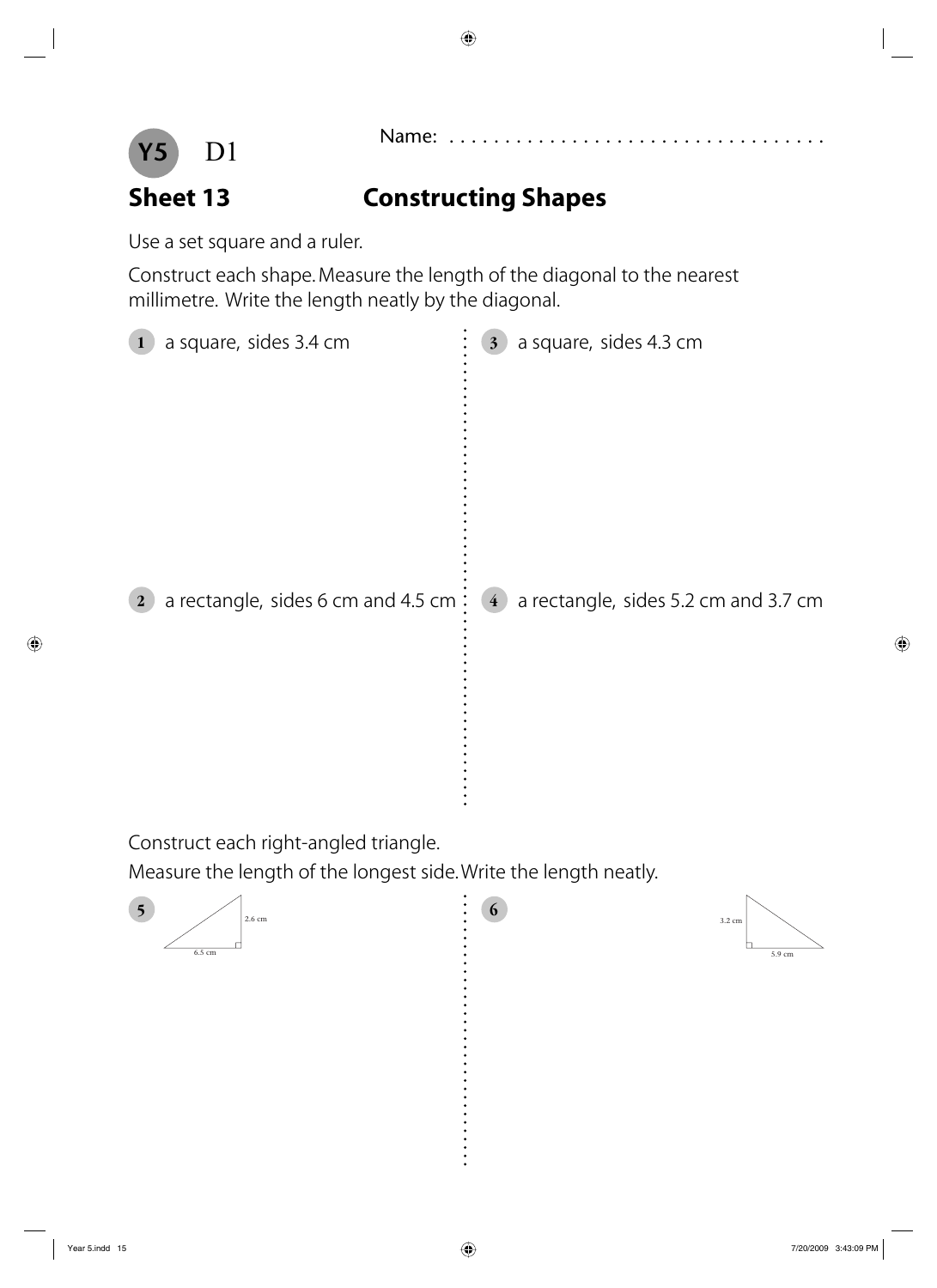

Name: . . . . . . . . . . . . . . . . . . . . . . . . . . . . . . . . . . D1

### **Sheet 14 Reading Clocks**

Complete the table.

| No.            | TIME IN WORDS    | 12-HOUR CLOCK |       |
|----------------|------------------|---------------|-------|
| 1              | 10 mins. past 11 | 11:10 pm      | 23:10 |
| $\overline{2}$ |                  | 8:45 am       |       |
| 3              |                  | 5:25 pm       |       |
| $\overline{4}$ |                  | 5:06 am       |       |
| 5              |                  | 1:31 pm       |       |
| 6              |                  | 7:58 pm       |       |
| $\overline{7}$ |                  |               | 02:23 |
| 8              |                  |               | 15:17 |
| 9              |                  |               | 10:39 |
| 10             |                  |               | 22:42 |
| 11             |                  |               | 07:08 |
| 12             |                  |               | 14:54 |

For each of the above times work out how many minutes there are to the next hour.

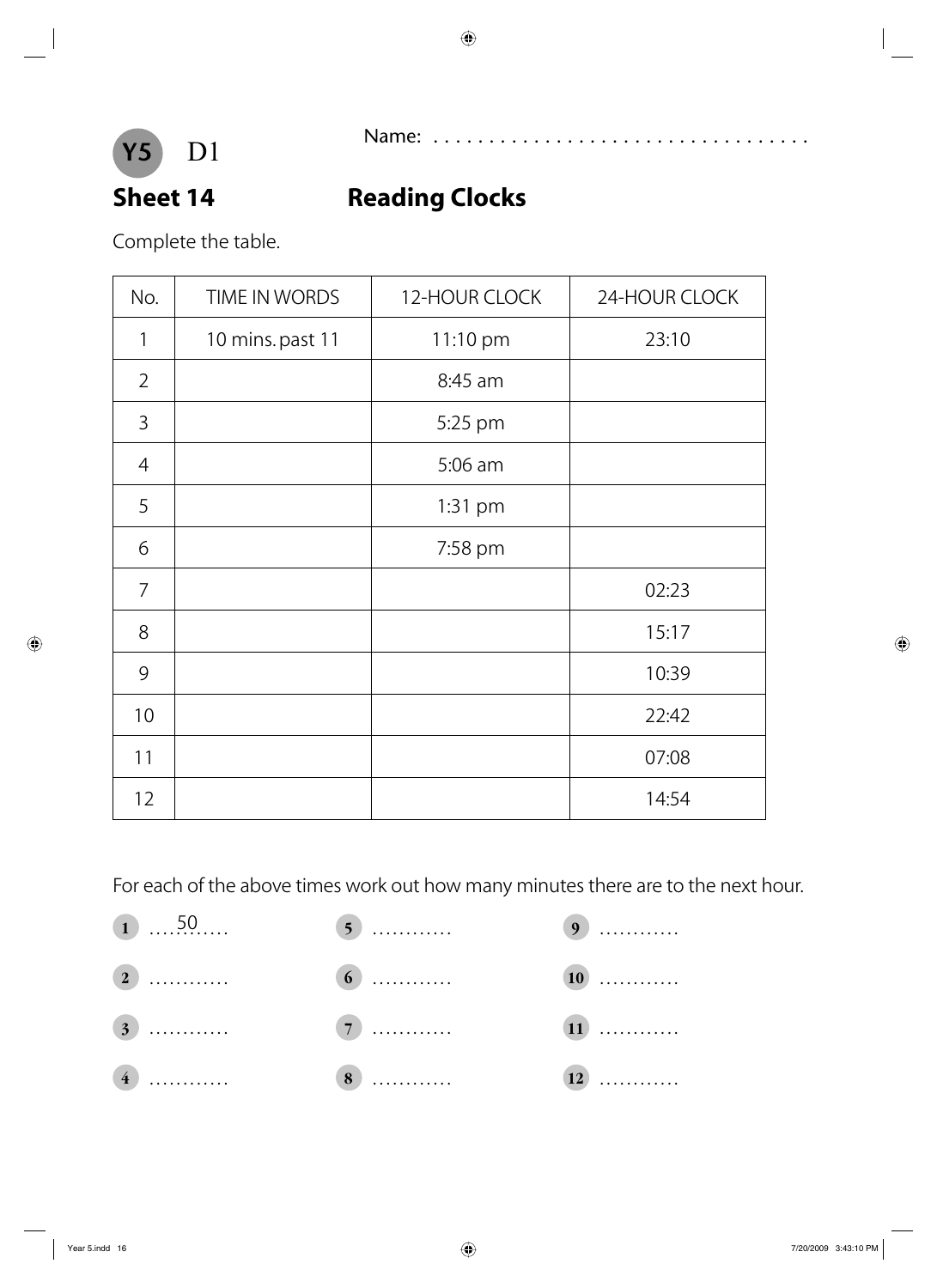Name: . . . . . . . . . . . . . . . . . . . . . . . . . . . . . . . . . . D1



### **Sheet 15 Calendars**

**1** Complete this rhyme.

days has September,

A…………, J…………… and N…………

All the rest have

Save for …………………….alone,

Which has  $\Box$  days clear

And  $\vert$  in each leap year.

- 
- 
- 
- 

How many days are there in: How many days are there from:

- **2** November ........ **6** May 29th to June 8th ........ **3** July ......... **7** September 22nd to October 6th ........ **4** October ........ **4** October **19. ........ 18** December 25th to January 6th ........
- **5** February 2016? . . . . . . . 9 June 17th to July 4th? . . . . . . . . . . . .

Use the calendar to complete.

- **10** March 1st is a ………………
- **11** March 20th is a ……………
- **12** March 11th is a ……………
- **13** April 2nd is a ………………
- **14** There are …… Sundays in the month.

**15** There are …… Wednesdays in the month.

- MARCH Su M T W Th F Sa 1 2 3456789 10 11 12 13 14 15 16 17 18 19 20 21 22 23 24 25 26 27 28 29 30 31
- **16** The Easter Holiday lasts for two weeks. The school term ends on March 22nd. The new term begins on Monday, April .............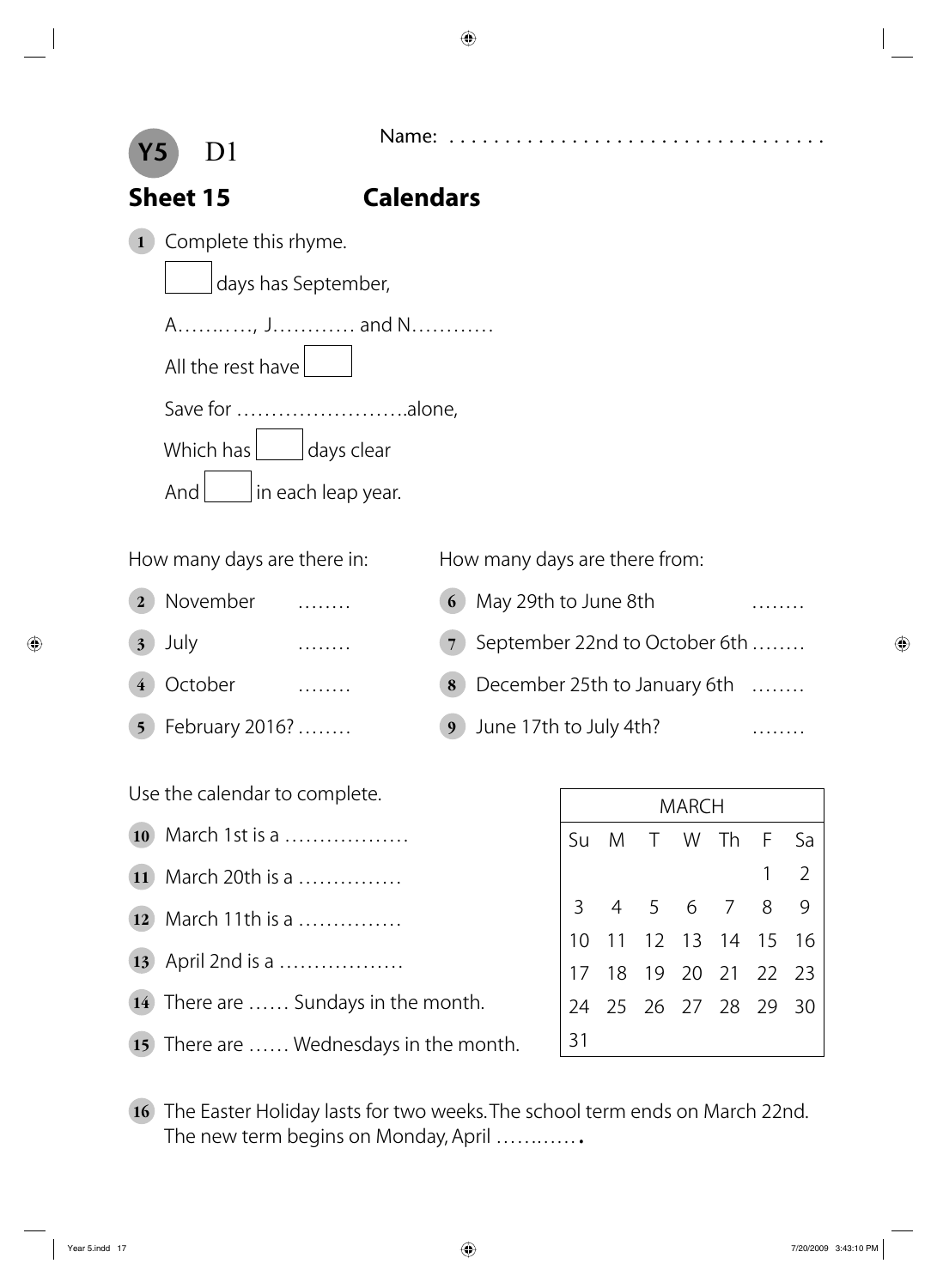

Name: . . . . . . . . . . . . . . . . . . . . . . . . . . . . . . . . . . D1

### **Sheet 16 Co-ordinates**



Remember!

The across co-ordinates comes first. Point D is  $(2, 6)$ Point P is (6, 2)

Use the above grid to work out these places in England.

- **1** (3, 5) (1, 1) (2, 0) (5, 1) (3, 2) (4, 3) (4, 0)  $\underline{B} A = \underline{C} = \underline{D}$ **2** (3, 5)  $(1, 0)$   $(2, 0)$   $(4, 3)$   $(2, 4)$   $(1, 3)$   $(0, 3)$ **3** (6, 5)  $(1, 1)$   $(2, 4)$   $(3, 2)$   $(5, 4)$   $(1, 1)$   $(6, 1)$ **4**  $(0, 5)$   $(1, 1)$   $(0, 3)$   $(1, 6)$   $(3, 2)$   $(6, 3)$   $(5, 1)$
- **5**  $(0, 2) (1, 1) (2, 4) (4, 4) (1, 3) (2, 0) (4, 3)$
- **6** (6, 2)  $(1, 1)$   $(2, 6)$   $(0, 4)$   $(4, 6)$   $(5, 6)$   $(1, 6)$

The given co-ordinates are three vertices of a rectangle.

Plot the points.

Find the fourth vertex.

Join up to draw the rectangle.

- $(7)$   $(5, 0)$   $(5, 3)$   $(1, 3)$   $($
- **8** (0, 6) (2, 5) (4, 9) (
- **9** (8, 10) (10, 4) (7, 3) (



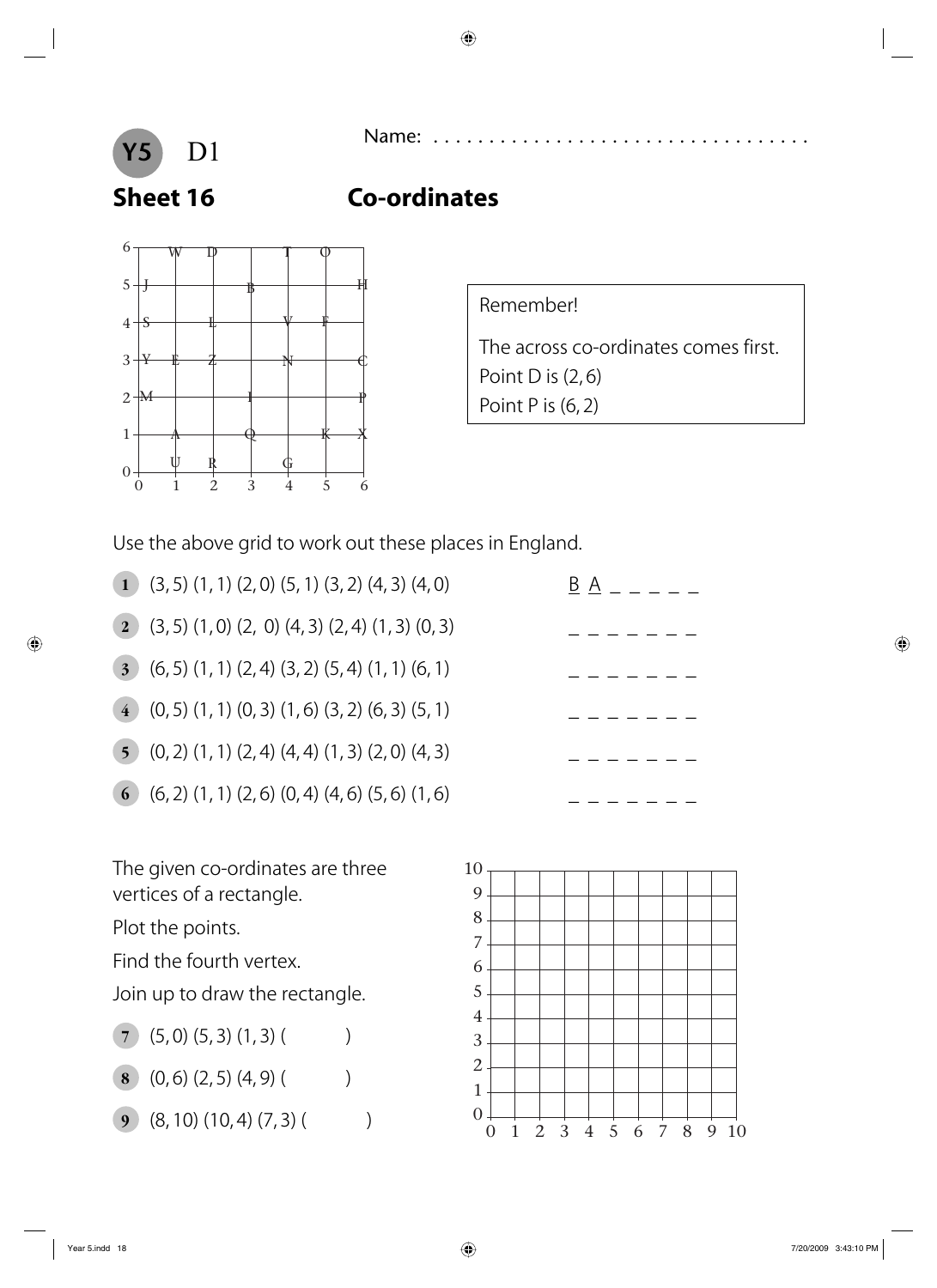

Name: . . . . . . . . . . . . . . . . . . . . . . . . . . . . . . . . . . E1

### **Sheet 17 Using Multiplication Facts**

Write the missing number in the box.

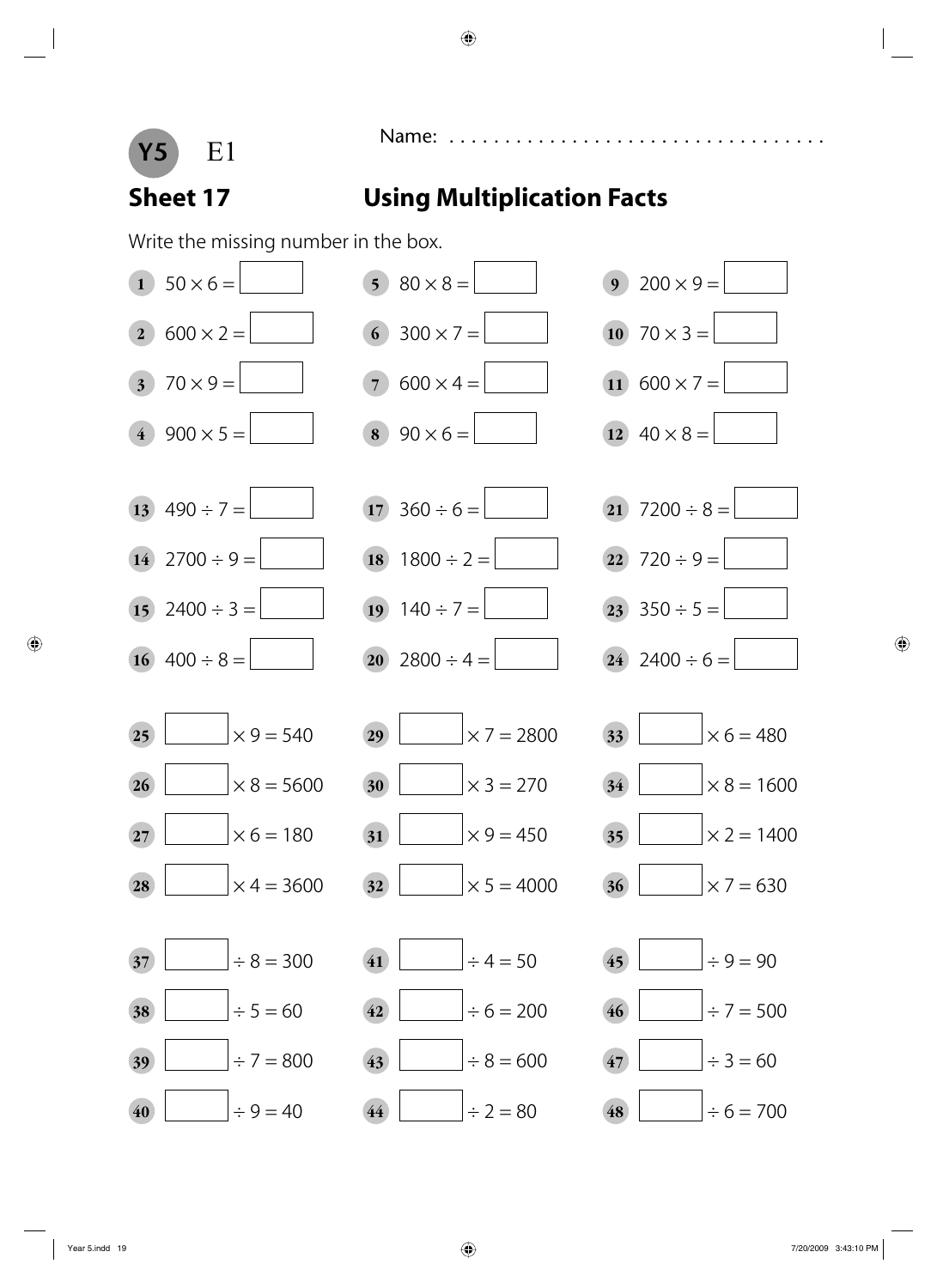

# Name: . . . . . . . . . . . . . . . . . . . . . . . . . . . . . . . . . . E1

### Sheet 18 Written Method (HTU × U, TU × TU)

Two problems have been completed as examples.

| $\mathbf{1}$   | 126                                              |                                                 | $\overline{4}$                       | 383                   | 7)                    | 347                               | 10              | 539                               |
|----------------|--------------------------------------------------|-------------------------------------------------|--------------------------------------|-----------------------|-----------------------|-----------------------------------|-----------------|-----------------------------------|
|                | $\frac{3}{2}$<br>$\times$<br>378<br>$\mathbf{1}$ |                                                 | $\times$                             | $\frac{2}{2}$         |                       | $\overline{L}$<br>$\times$        |                 | <u>6</u><br>$\times$              |
| $\mathbf{2}$   | 138<br>$\times$                                  | $\overline{5}$                                  | $\overline{\phantom{0}}$<br>$\times$ | 249<br>$\overline{4}$ | 8                     | 536<br>$\overline{Q}$<br>$\times$ | $\overline{11}$ | 278<br>$\overline{9}$<br>$\times$ |
| 3 <sup>1</sup> | 127<br>$\times$                                  | <u>6</u>                                        | 6 <sup>1</sup><br>$\times$           | 115<br>8              | 9 <sub>1</sub>        | 248<br>8<br>$\times$              | 12              | 492<br>$\overline{7}$<br>$\times$ |
| 13             | 18<br>$\times$<br>414<br>$\overline{1}$          | 23<br>$230(23 \times 10)$<br>$184(23 \times 8)$ |                                      | 16                    | 5 1<br>29<br>$\times$ |                                   | 19<br>$\times$  | 68<br>36                          |
| 14             | 35<br>$\times$                                   | 27<br>$(35 \times 20)$<br>$(35 \times 7)$       |                                      | 17                    | 89<br>15<br>$\times$  |                                   | 20<br>$\times$  | 54<br>49                          |
| 15             | $\times$                                         | 57<br>25<br>$(57 \times 20)$<br>$(57 \times 5)$ |                                      | 18                    | 76<br>43<br>$\times$  |                                   | 21<br>$\times$  | 42<br>28                          |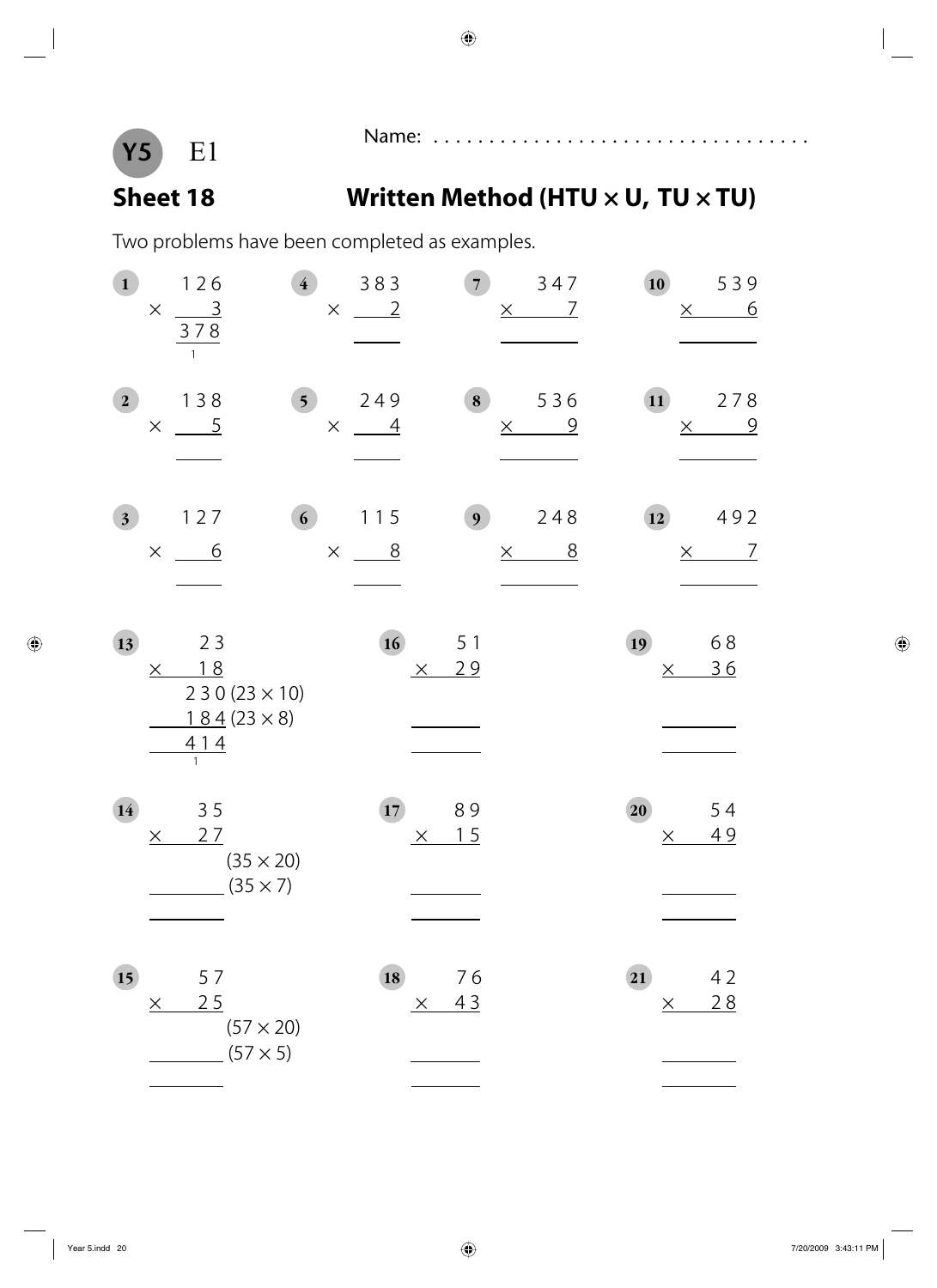

### **Sheet 19 Equivalent Fractions**

Colour in the diagrams to show each pair of equivalent fractions. Write the missing fraction.



Use the fraction charts to complete the equivalent fractions.

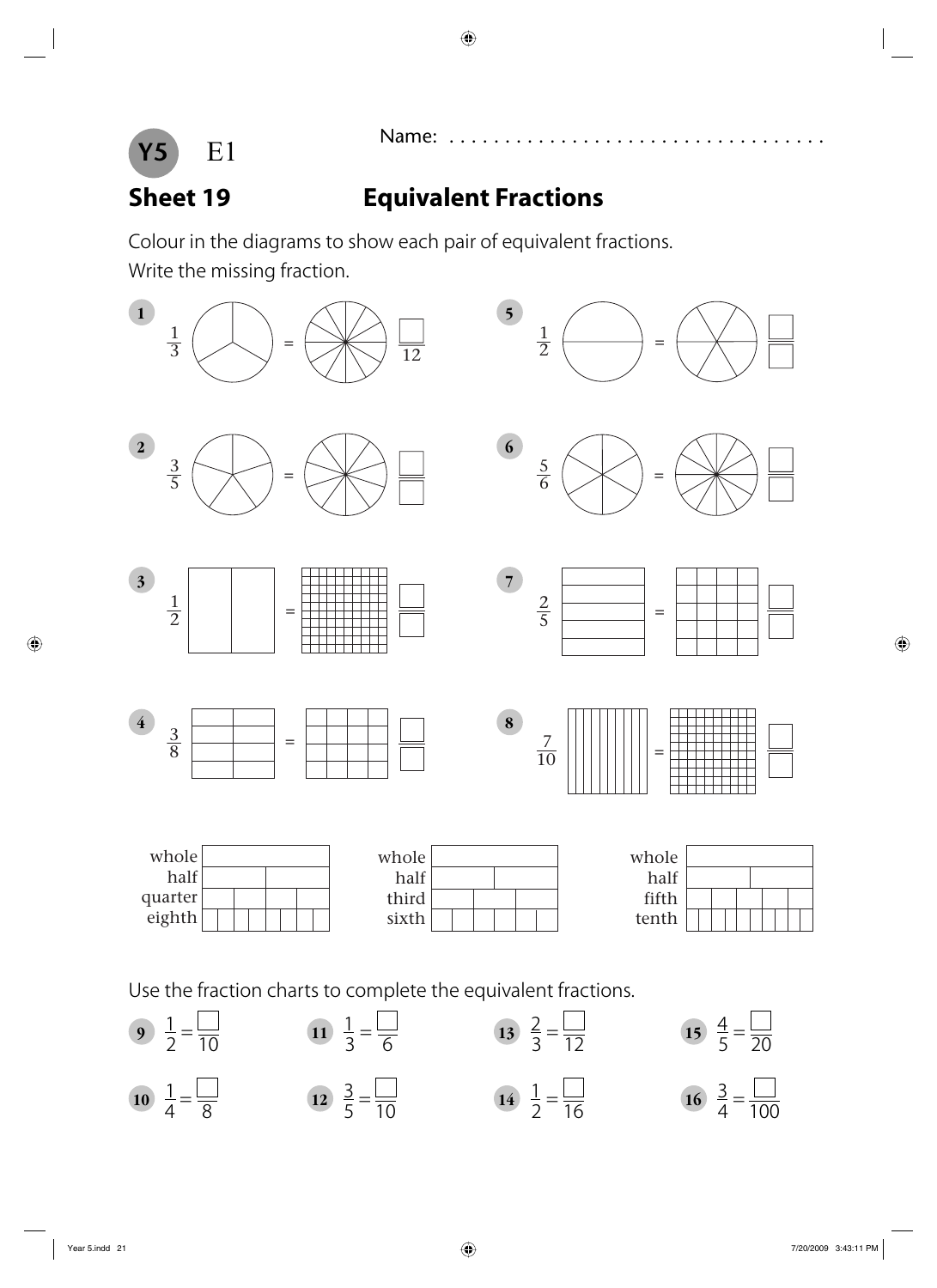

# Name: . . . . . . . . . . . . . . . . . . . . . . . . . . . . . . . . . . E1

### **Sheet 20 Fractions of Amounts**

**Examples** 5 of 40 = 40 ÷ 5  $\frac{3}{5}$ 5 of 40 =  $(40 \div 5) \times 3$  $= 8$   $= 8 \times 3$  $= 24$ What fraction of £1 is 20p? Answer  $\frac{20}{100} = \frac{1}{5}$ 5 , because  $£1 = 100p$ 

Work out

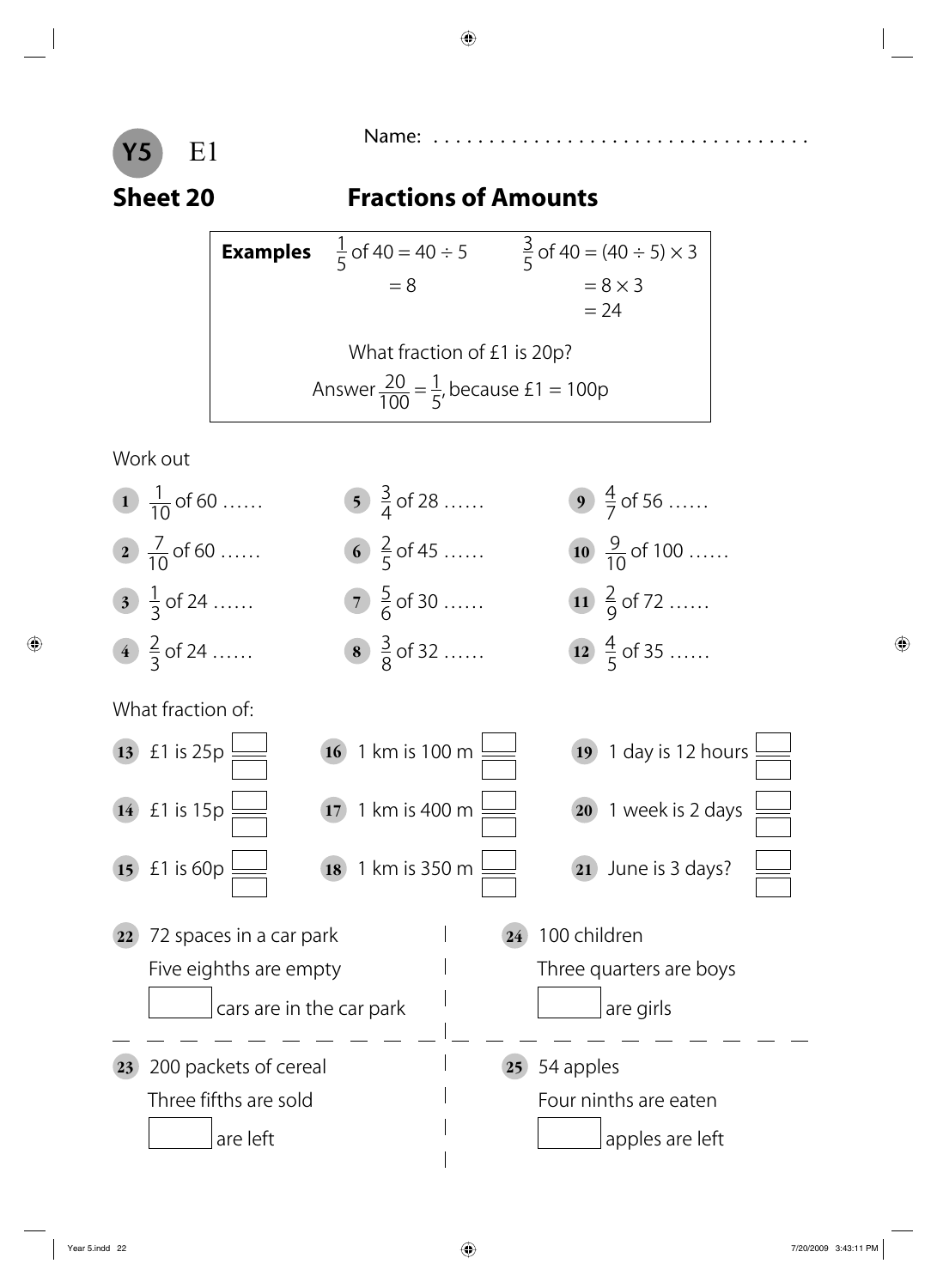

# **Sheet 21 Decimal Fractions**

| <b>Examples</b>                                | $2.8 = 2\frac{8}{10}$ | $2.85 = 2\frac{85}{100}$           |
|------------------------------------------------|-----------------------|------------------------------------|
| Partitioned using decimals $2 + 0.8$           |                       | $2 + 0.8 + 0.05$                   |
| Partitioned using fractions $2 + \frac{8}{10}$ |                       | $2 + \frac{8}{10} + \frac{5}{100}$ |

Write the decimal fraction shown by each arrow in the box.



**<sup>22</sup>** 1 96 100 …………………. . . **26** 9.58 …………………. . .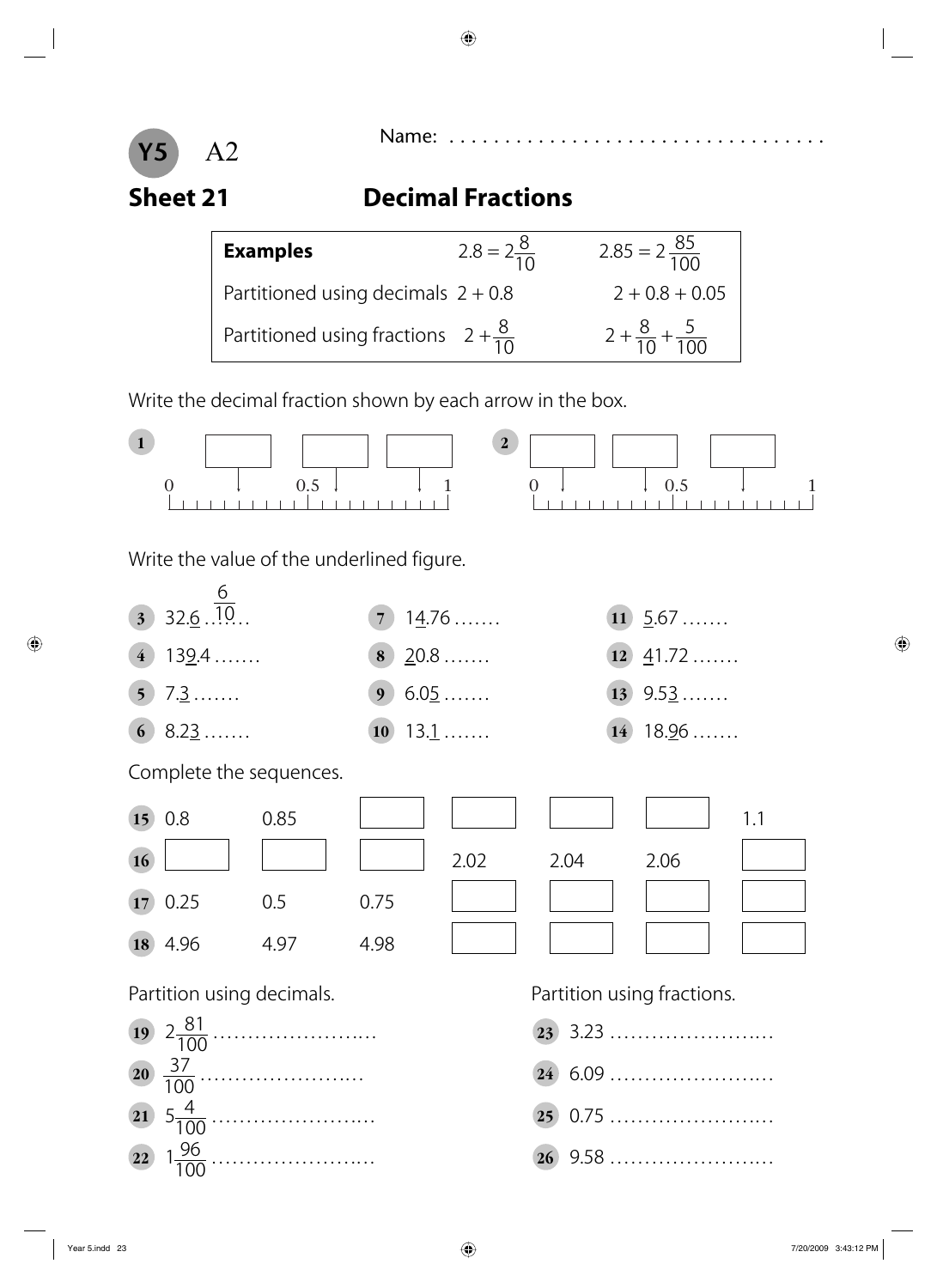

### **Sheet 22 × / ÷ Decimals by 10, 100, 1000**

|  | Examples $0.36 \times 10 = 3.6$ | $125 \div 10 = 12.5$    |  |
|--|---------------------------------|-------------------------|--|
|  | $0.36 \times 100 = 36$          | $125 \div 100 = 1.25$   |  |
|  | $0.36 \times 1000 = 360$        | $125 \div 1000 = 0.125$ |  |

| Multiply by 10.                                                                                                                                                                                                                   | Multiply by 100.   | Multiply by 1000.  |
|-----------------------------------------------------------------------------------------------------------------------------------------------------------------------------------------------------------------------------------|--------------------|--------------------|
| $1\,0.8\ldots$                                                                                                                                                                                                                    |                    | $(11) 0.36 \ldots$ |
| $\boxed{2}$ 5.216                                                                                                                                                                                                                 | 70.059             |                    |
| $3) 1.47 \dots$                                                                                                                                                                                                                   | $\bullet$ 0.9      | $13$ 0.721         |
| $(4)$ 0.034                                                                                                                                                                                                                       | $9$ 2.072          | $14$ 6.04          |
| 50.69                                                                                                                                                                                                                             | $(10) 0.63 \ldots$ | $(15)$ 1.987       |
| Divide by 10.                                                                                                                                                                                                                     | Divide by 100.     | Divide by 1000.    |
|                                                                                                                                                                                                                                   | $(21)$ 151         | 26 18              |
| $1784$                                                                                                                                                                                                                            |                    | $(27)$ 2073        |
| $(18) 0.19 \dots \dots \dots$                                                                                                                                                                                                     | $(23)$ 73          | $(28)$ 6           |
|                                                                                                                                                                                                                                   |                    | $(29)$ 510         |
| $20\,342\ldots$                                                                                                                                                                                                                   | $(25)$ 8660        | $30$ 94 500        |
| $\sigma$ and the set of the set of the set of the set of the set of the set of the set of the set of the set of the set of the set of the set of the set of the set of the set of the set of the set of the set of the set of the |                    |                    |

Complete by writing the missing number.

| $(31)$ × 10 = 51.6     |  |                       |  |
|------------------------|--|-----------------------|--|
| $(32)$ × 1000 = 300    |  | $(38)$ + 1000 = 0.043 |  |
| 33 $\times 100 = 49.8$ |  |                       |  |
| $34$ × 1000 = 26       |  | 40 ÷ 100 = 0.875      |  |
| $(35)$ × 10 = 8.72     |  | 41 ÷ 1000 = 3.24      |  |
| $(36)$ × 100 = 0.9     |  | 42 ÷ 10 = 0.016       |  |

| $\overline{37}$ + 100 = 16.9 |  |
|------------------------------|--|
|                              |  |
|                              |  |
|                              |  |
| 41 ÷ 1000 = 3.24             |  |
| 42 ÷ 10 = 0.016              |  |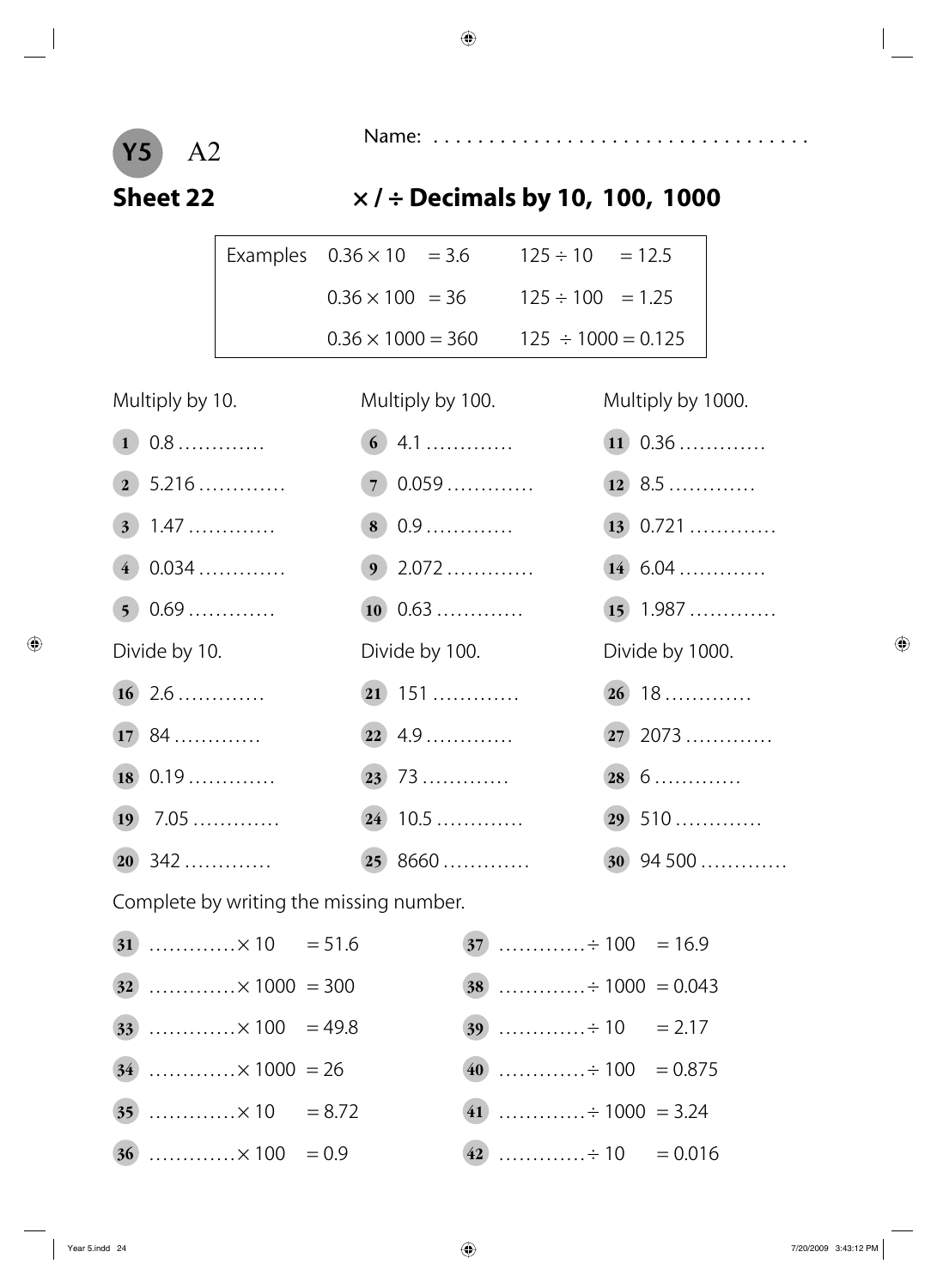# Name: . . . . . . . . . . . . . . . . . . . . . . . . . . . . . . . . . . A2

### **Sheet 23 Written Method (+ / –)**

| 472<br>8.79<br>38.7<br><b>Examples</b><br>$+ 13.4$<br>$-169$<br>3.45<br>52.1<br>12.24<br>0 <sub>3</sub> |
|---------------------------------------------------------------------------------------------------------|
|---------------------------------------------------------------------------------------------------------|

### Work out

| 32.9                              | 7.79                  | 13                  | 19                    |
|-----------------------------------|-----------------------|---------------------|-----------------------|
| 1                                 | 7 <sup>7</sup>        | 372                 | 950                   |
| $+15.6$                           | $+4.96$               | $-136$              | $-642$                |
| 67.4<br>2 <sup>1</sup><br>$+28.3$ | 6.34<br>8<br>$+5.87$  | 147536<br>$-251$    | 20<br>517<br>$-363$   |
| 85.3                              | 4.37                  | 15                  | $\overline{21}$       |
| 3 <sup>1</sup>                    | 9 <sup>1</sup>        | 825                 | 242                   |
| $+47.8$                           | $+1.85$               | $-419$              | $-138$                |
| 96.7<br>$\overline{4}$<br>$+64.5$ | 10<br>5.86<br>$+2.75$ | $16$ 414<br>$-307$  | 815<br> 22 <br>$-172$ |
| 5 <sup>5</sup><br>88.5<br>$+59.6$ | $11$ 7.62<br>$+3.58$  | 17<br>761<br>$-235$ | 458<br>23<br>$-393$   |
| 74.2                              | 6.57                  | 639                 | 374                   |
| 6                                 | 12                    | 18                  | 24                    |
| $+38.7$                           | $+5.49$               | $-457$              | $-168$                |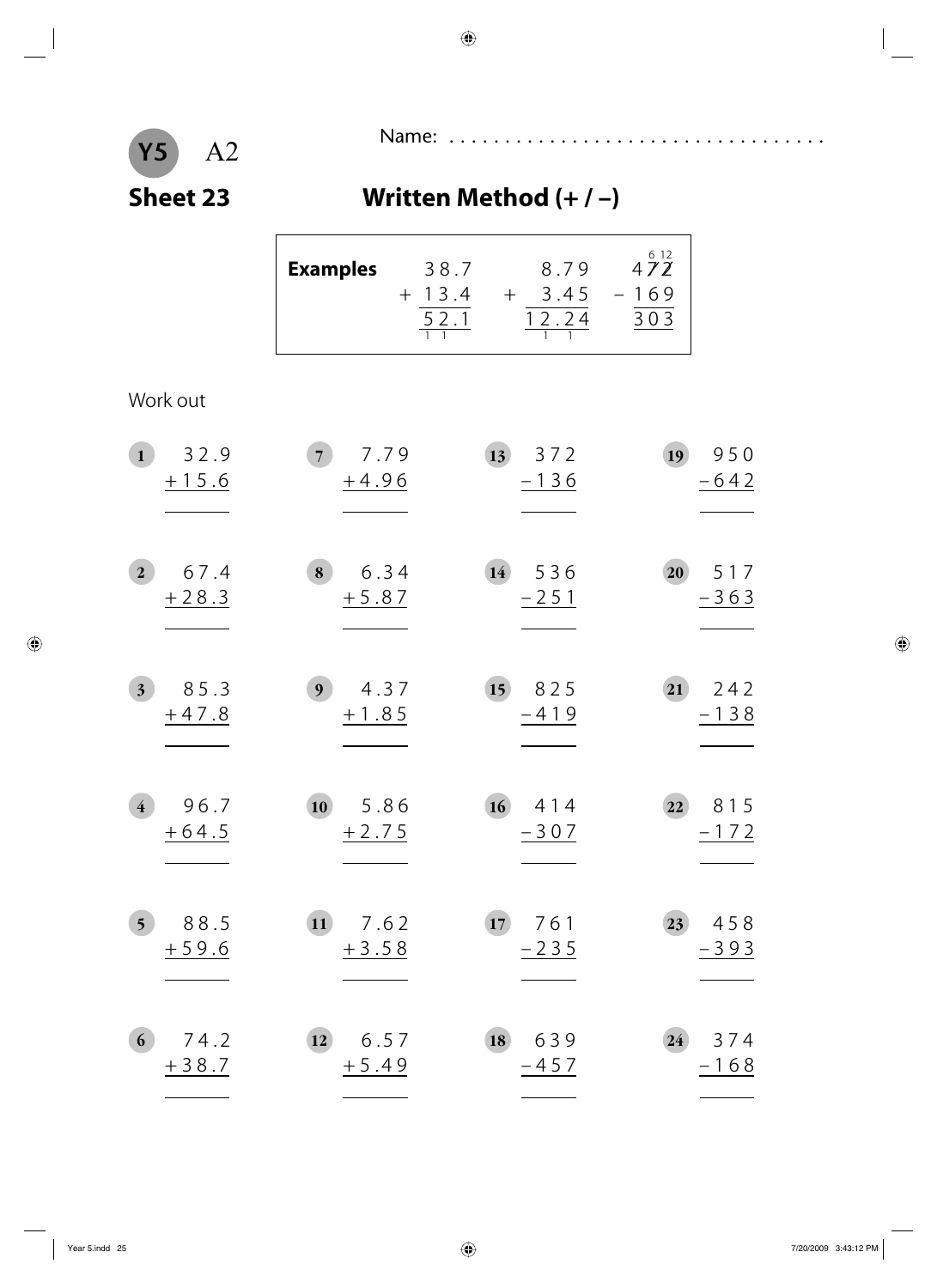**Sheet 24 Written Method For Multiplication**

Name: . . . . . . . . . . . . . . . . . . . . . . . . . . . . . . . . . . A2

Work out

# **1** 7 6 **6** 4 2 **11** 5 3  $\times$  2  $\times$  7  $\times$  7 1 4 0 (70 × 2) ( ) ( )  $12 (6 \times 2)$  ( ) ( ) **2** 9 7 **7** 5 4 **12** 6 4  $\times$  3  $\times$  9  $\times$  6  $\dots(90 \times 3)$   $\dots($  )  $\dots($  $(7 \times 3)$  ( ) ( ) **3** 6 4 **8** 7 6 **13** 7 2  $\times$  5  $\times$  5  $\times$  9  $\dots(60 \times 5)$   $\dots($  )  $\dots($  $(4 \times 5)$  (4) **4** 5 3 **9** 3 2 **14** 8 4  $\times$  6  $\times$  8  $\times$  8  $\dots(50 \times 6)$   $\dots( )$  )  $\dots( )$  $(3 \times 6)$  ( )  $( )$ **5** 3 9 **10** 4 7 **15** 9 8  $\times$  4  $\times$  4  $\times$  6  $\dots(30 \times 4)$   $\dots( )$  )  $\dots( )$  $(9 \times 4)$  ( )  $( )$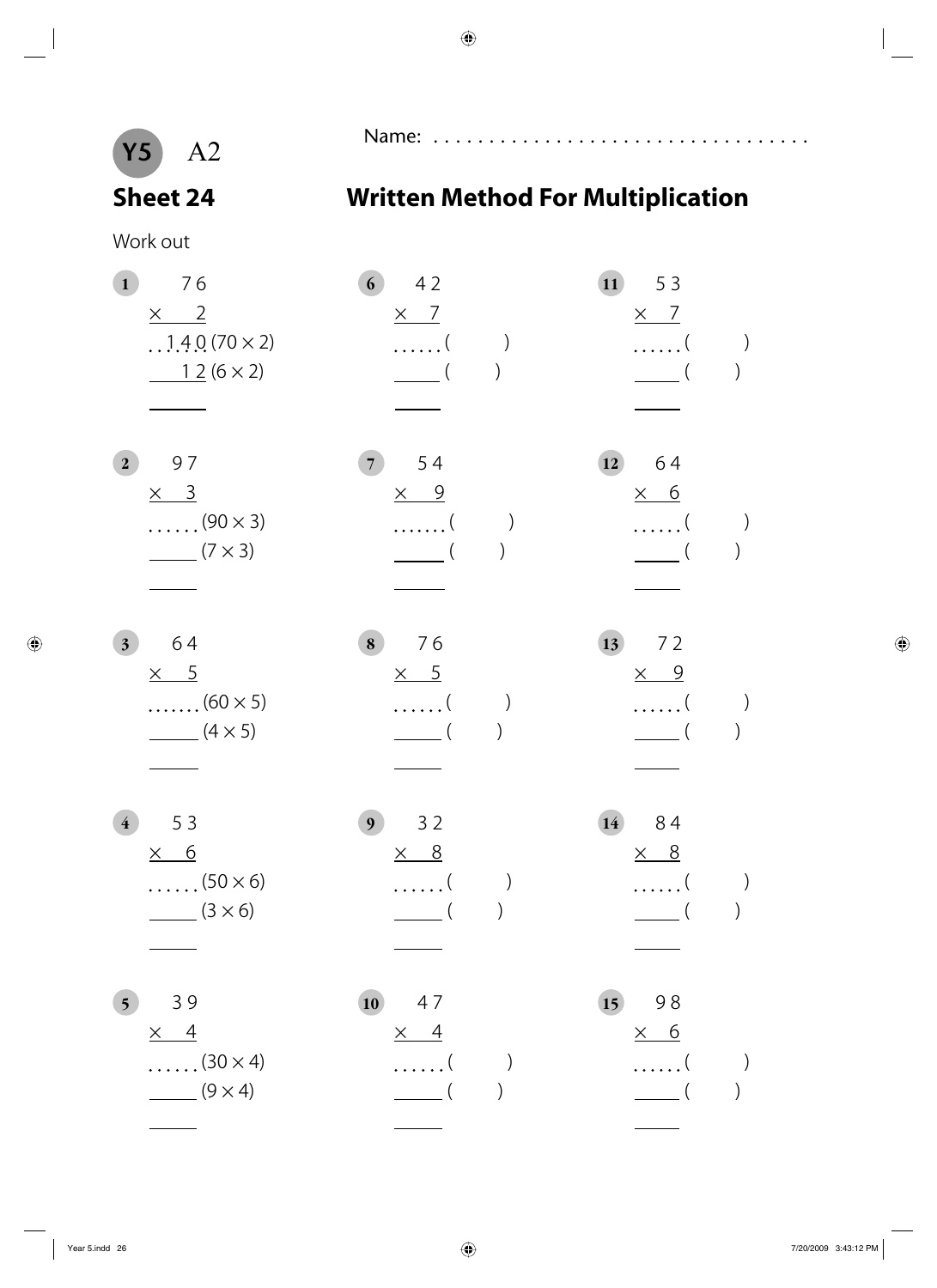Name: . . . . . . . . . . . . . . . . . . . . . . . . . . . . . . . . . . B2

### **Sheet 25 Mental Calculations**

| <b>Examples</b> $46 + 39 = 85$ | $4.6 + 3.9 = 8.5$      | $4600 + 3900 = 8500$  |
|--------------------------------|------------------------|-----------------------|
| $65 - 37 = 28$                 | $0.65 - 0.37 = 0.28$   | $650 - 370 = 280$     |
| $58 \times 2 = 116$            | $0.58 \times 2 = 1.16$ | $580 \times 2 = 1160$ |
| $358 \div 2 = 179$             | $35.8 \div 2 = 17.9$   | $3580 \div 2 = 1790$  |

### Work out

| $\mathbf{1}$            | $4.5 + 3.9$        | . |                 | 17 $48 \times 2$          | . |
|-------------------------|--------------------|---|-----------------|---------------------------|---|
| $\overline{2}$          | $690 + 270$        | . |                 | 18 $4.8 \times 2$         | . |
| 3 <sup>1</sup>          | $0.84 + 0.53$      | . |                 | 19 $83 \times 2$          | . |
| $\overline{4}$          | $3700 + 2500$      | . |                 | <b>20</b> 8300 $\times$ 2 | . |
| $\overline{\mathbf{5}}$ | $560 + 480$        | . |                 | $(21)$ 67 $\times$ 2      | . |
| $\vert 6 \vert$         | $0.72 + 0.26$      | . |                 | $(22) 0.67 \times 2$      | . |
| $\overline{7}$          | $4.8 + 4.3$        | . |                 | $(23)$ 9.5 $\times$ 2     | . |
| 8                       | $6300 + 5500$      | . |                 | $(24)$ 950 $\times$ 2     | . |
|                         |                    |   |                 |                           |   |
| $\boldsymbol{9}$        | $8.3 - 3.5$        | . |                 | $(25)$ 76 ÷ 2             | . |
| <b>10</b>               | $710 - 570$        | . |                 | $(26)$ 760 ÷ 2            | . |
| $\left(11\right)$       | $9500 - 4200$      | . | 27)             | $164 \div 2$              | . |
|                         | $(12)$ 0.62 - 0.36 | . |                 | $28 \quad 16.4 \div 2$    | . |
| 13)                     | $940 - 790$        | . |                 | $(29)$ 98 ÷ 2             | . |
|                         | $14$ 5.3 – 2.5     | . | 30 <sup>°</sup> | $9800 \div 2$             | . |
| 15 <sup>2</sup>         | $0.82 - 0.58$      | . | 31)             | $132 \div 2$              | . |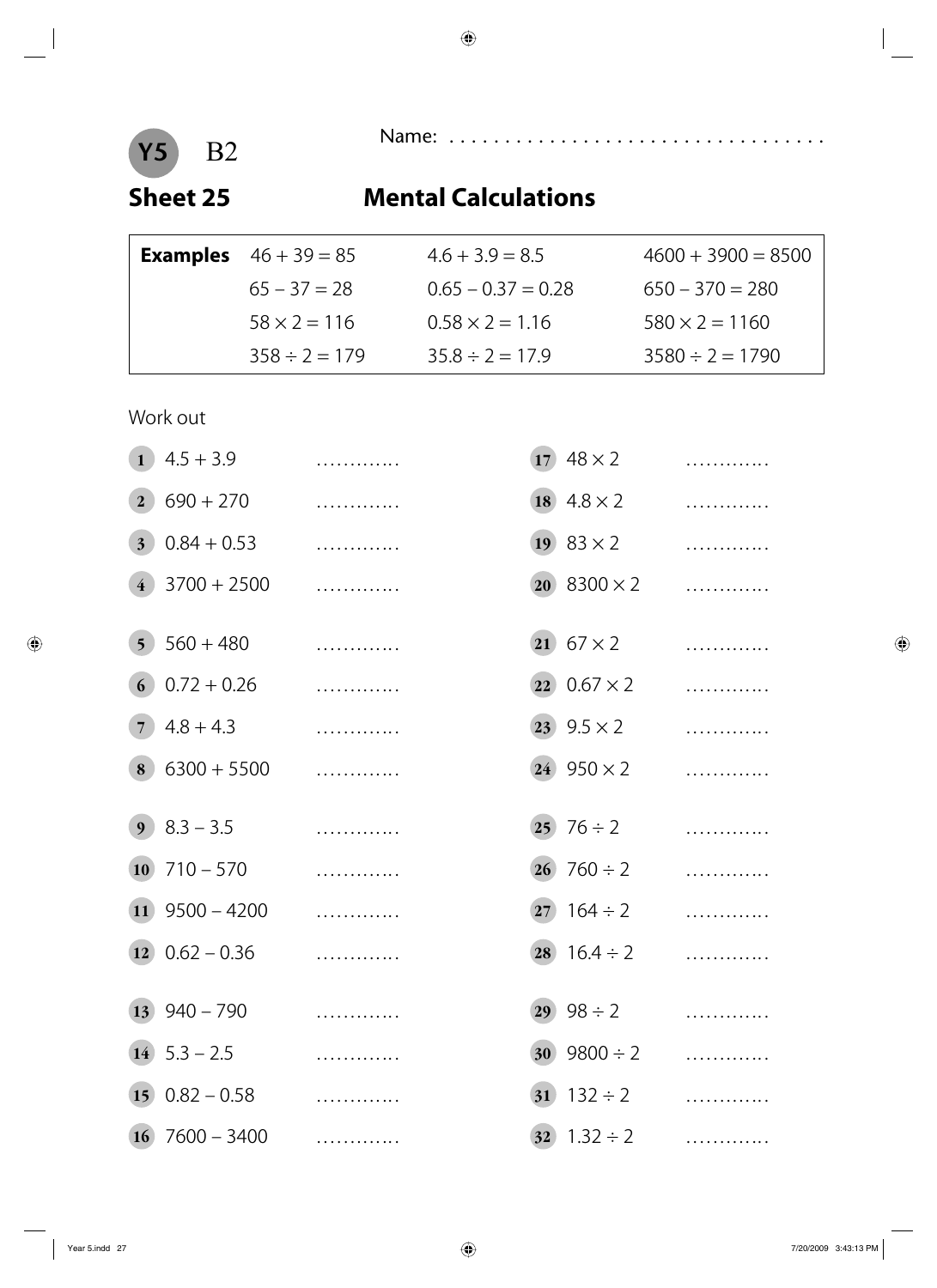

### **Sheet 26 Using Multiplication Facts**

Complete the multiplication square.



Complete by writing the missing number in the box.











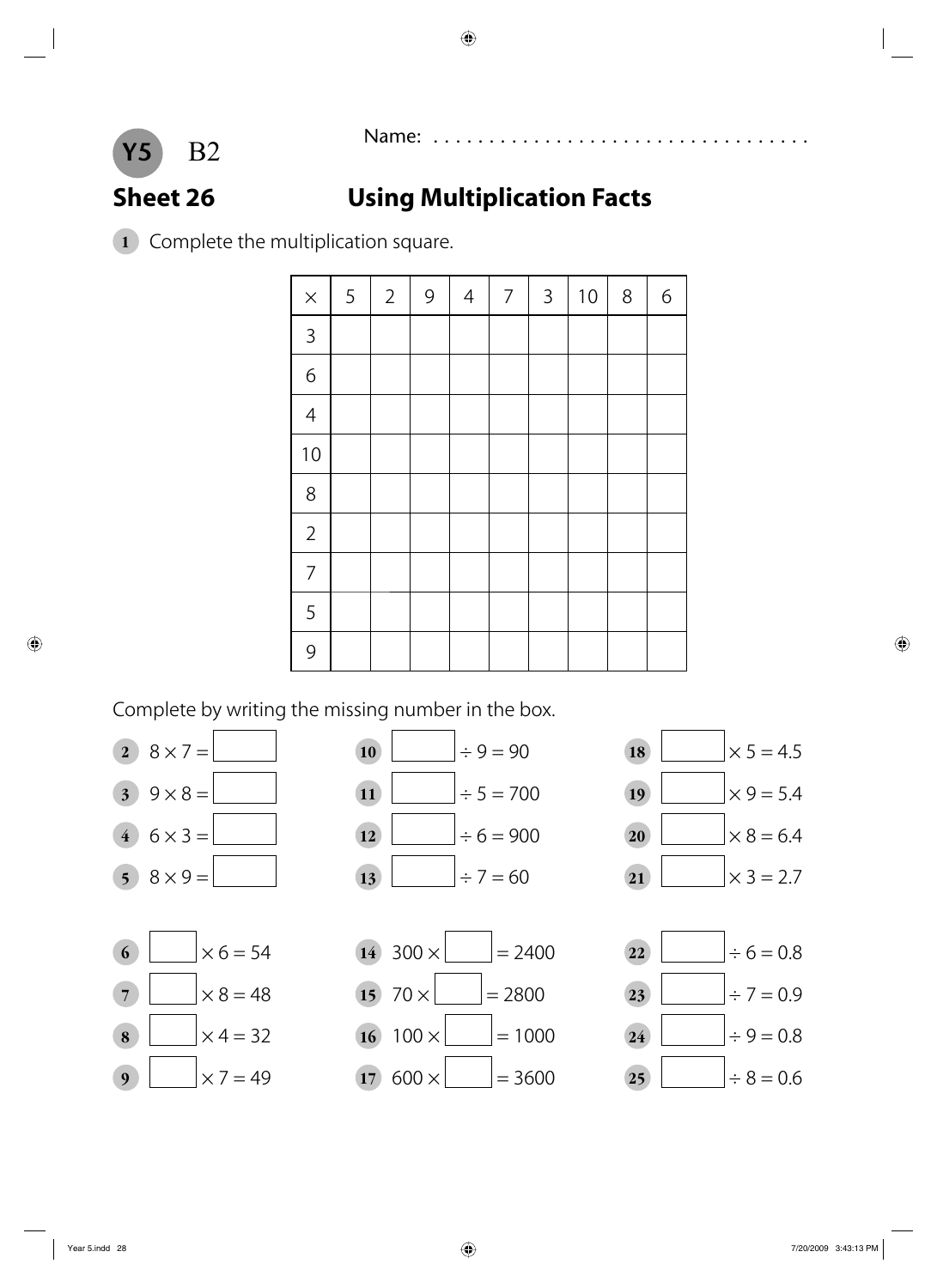

- b) show all the parallel lines by drawing arrow heads. shape C has been marked as an example.
- **3** Join dots to draw each triangle.

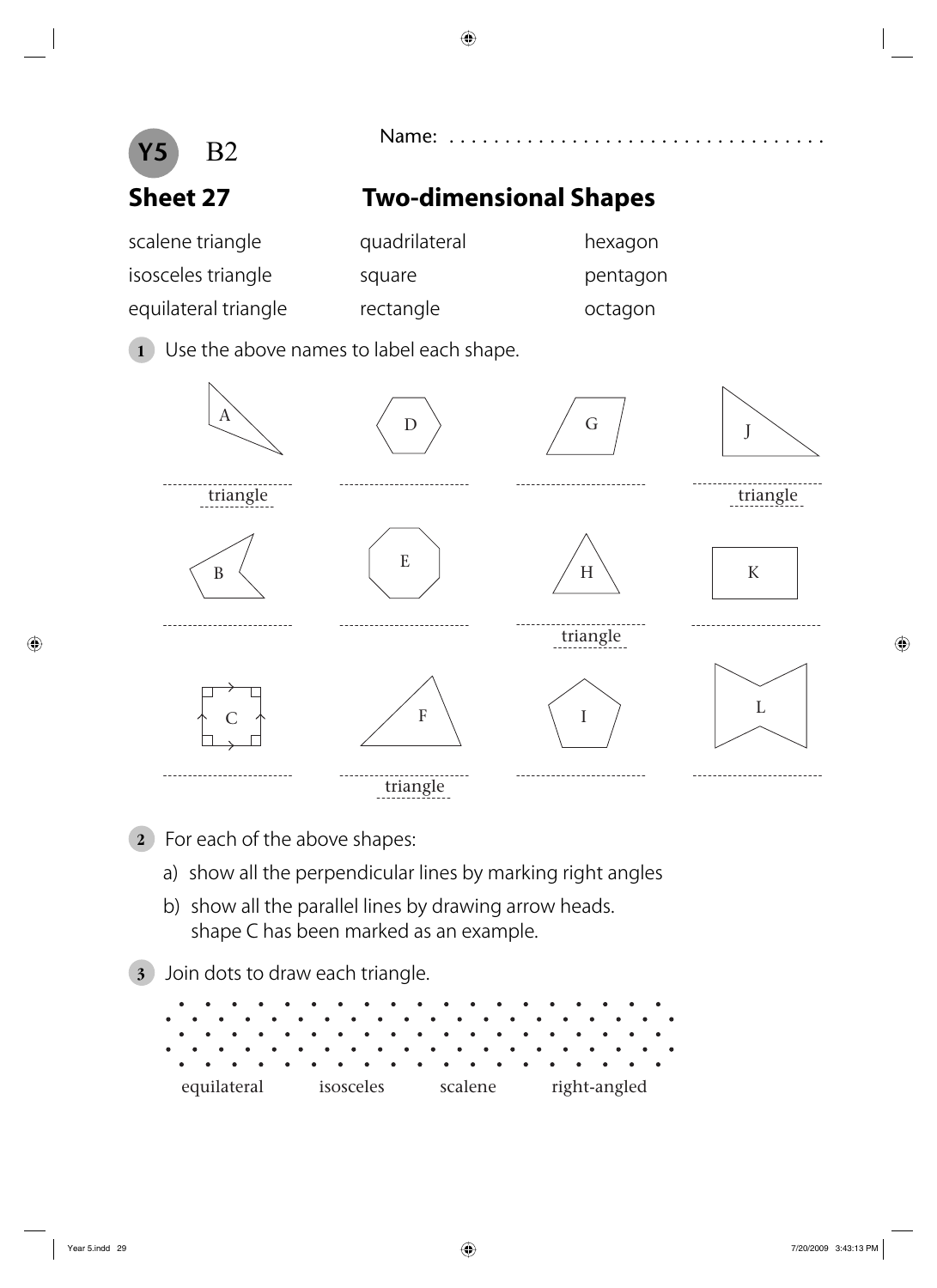

# Name: . . . . . . . . . . . . . . . . . . . . . . . . . . . . . . . . . . C2

### **Sheet 28 Symmetrical Patterns**

Shade in as many squares as necessary to complete the symmetrical patterns.

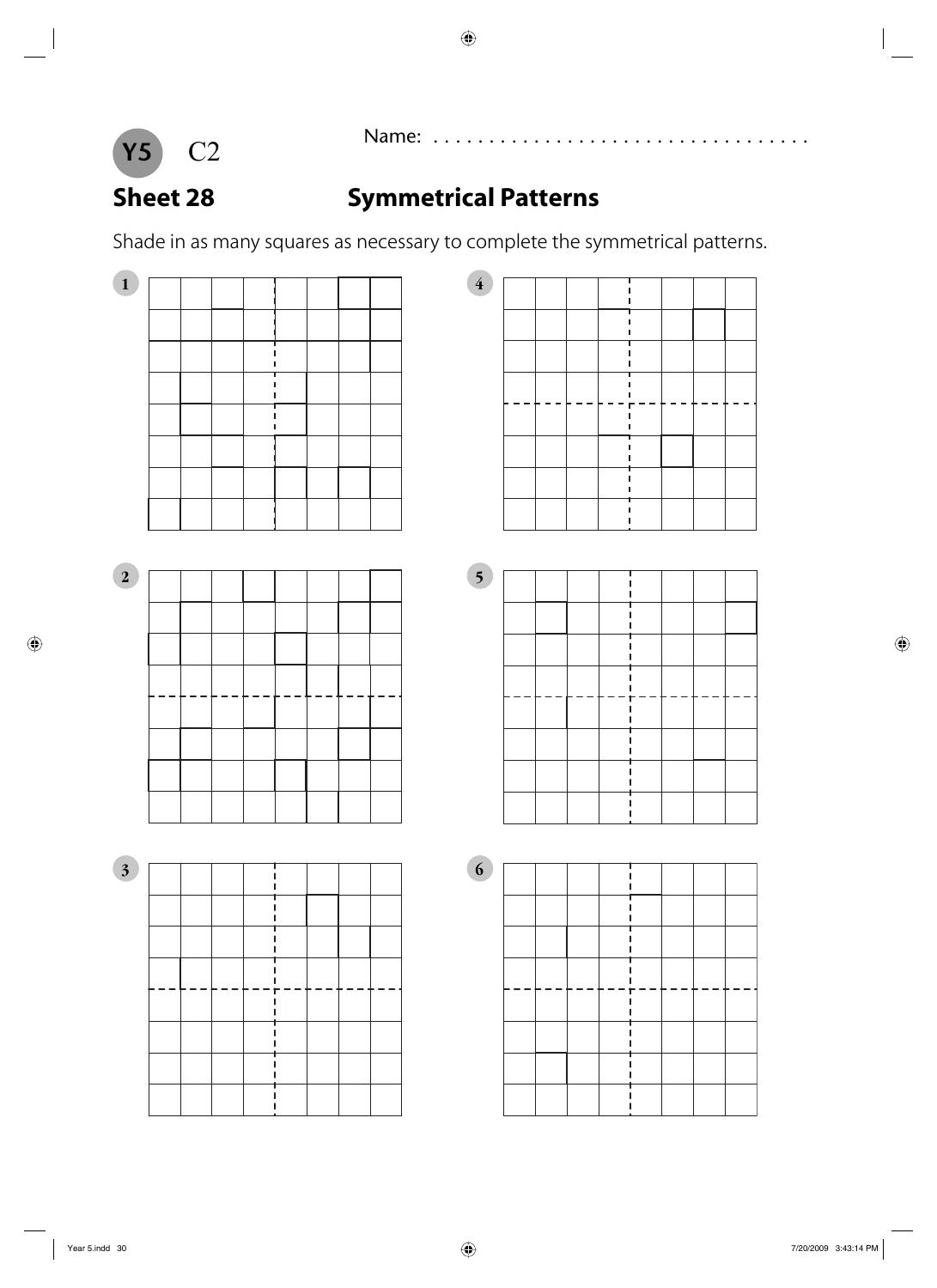



**Sheet 29 Capacity**

| <b>Examples</b> $1000 \text{ ml} = 1$ litre | $2500$ ml = 2.5 litres |
|---------------------------------------------|------------------------|
| 4000 ml $=$ 4 litres                        | 1900 ml = 1.9 litres   |

Write the missing number in the box.



Write each measurement in the box.